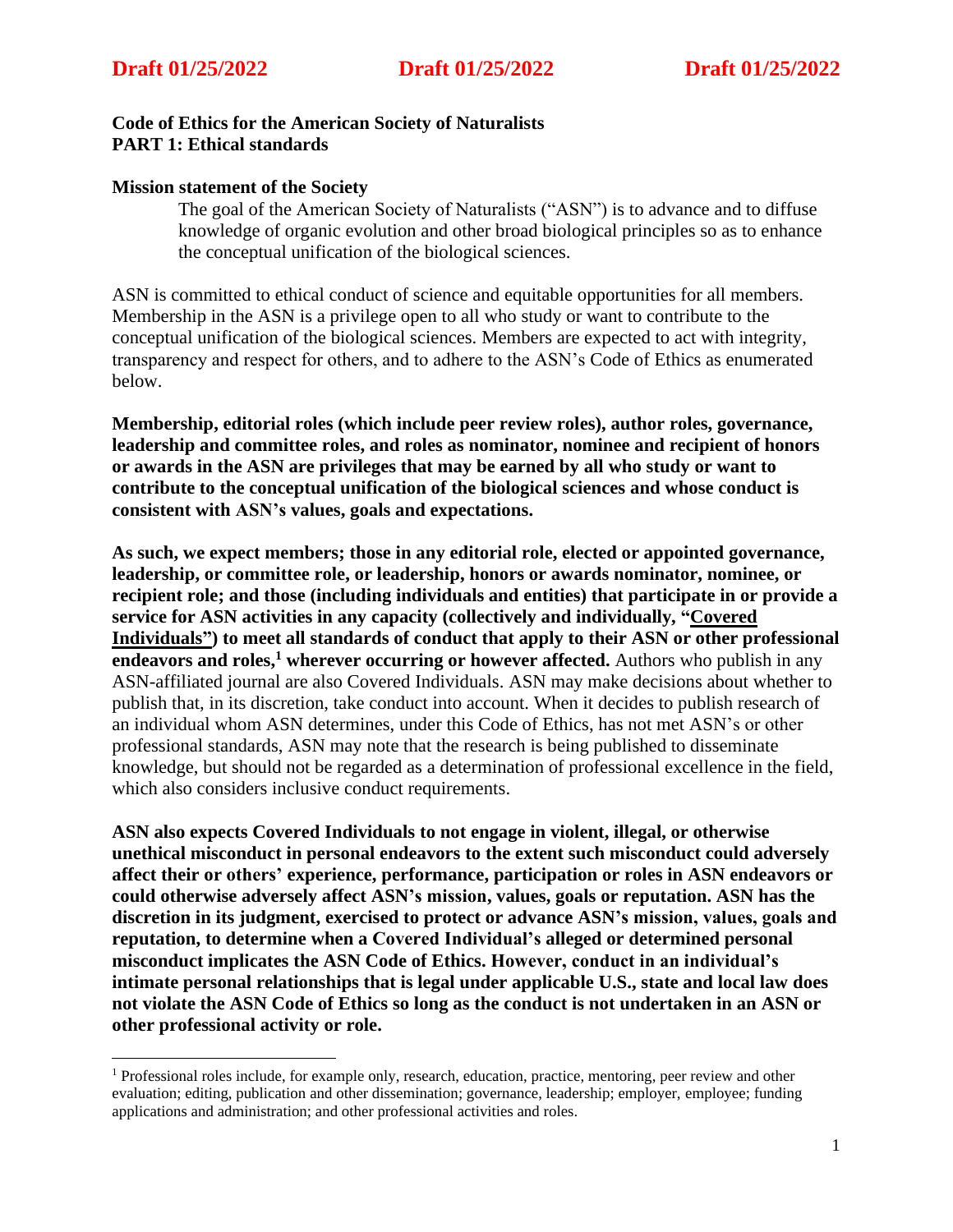**These standards of conduct include, without limitation, the following "Policies" which in this Code mean the requirement to:** 2

## **1. In Interactions with research and professional communities**

- Adhere to high ethical standards in the practice of scientific research and dissemination of results<sup>3</sup>. Actions such as falsifying data, plagiarism, and the failure to appropriately credit the contributions of others constitute unethical conduct.
- Adhere to community standards and journal policies regarding authorship, data availability, the disclosure of conflicts-of-interest, and service as editor or reviewer.
- Report unethical or illegal research practices to the appropriate authorities, such as journal editors or university administration, when in a position to do so, and do not knowingly file false reports.
- Foster encouraging, constructive, inclusive, and respectful professional interactions and institutional practices. Unethical conduct such as harassment, discrimination, bullying, retaliation, and abuse of power are unacceptable.

## **2. In interactions with governments, institutions, and researchers**

- Comply with all regulations and agreements regarding permitting, benefit sharing, reporting, and voucher specimens.<sup>4</sup>
- o Comply with legal requirements and ethical guidelines designed to protect human subjects and ensure the safety of team members.<sup>5</sup>
- o Treat Indigenous communities with dignity and respect.
- o Ensure compassionate and responsible treatment of study organisms and local ecosystems.
- o Supply reports, specimens, and other specified services (e.g., seminars and training) as agreed upon in research authorizations.

# **3. In interactions with the public**

<sup>3</sup> These standards include, without limitation, those provided by the National Science Foundation for the responsible and ethical conduct of research [\(https://www.nsf.gov/od/recr.jsp\)](https://www.nsf.gov/od/recr.jsp), the National Institute of Health for ethics in clinical research [\(https://www.cc.nih.gov/recruit/ethics.html\)](https://www.cc.nih.gov/recruit/ethics.html), and the InterAcademy Partnership on Doing Global Science (https://www.interacademies.org/publication/doing-global-science-guide-responsible-conduct-globalresearch-enterprise). Actions such as falsifying or fabricating research data and results, plagiarism, the failure to appropriately credit the contributions of others, the failure to disclose potential conflicts of interest or to adhere to any related protective and management requirements in the conduct, review, editing or publication of research, and other illegal or unethical conduct have consequences that extend far beyond the individual researcher. The American Naturalist requires adherence to the standards and practices of the Committee on Publication Ethics [\(https://publicationethics.org/\)](https://publicationethics.org/). The failure to fulfill the relationship of trust and to model professional and ethical

<sup>&</sup>lt;sup>2</sup> This provision for clarification and example; it doesn't diminish the breadth of other Code of Ethics provisions or standards.

conduct in training and education also has adverse consequences far beyond the individuals involved.

<sup>4</sup> For example, as applicable, researchers should ensure they have the required research or collecting permits, follow guidelines and restrictions of these permits (including, e.g., the inclusion of local collaborators, disposition of voucher specimens).

<sup>5</sup> These Policies include, for example only, those aimed at protecting personal and environmental safety, inclusion of all talent and elimination of harassment and discrimination, responsible financial management, research integrity, and adherence to funder contracts.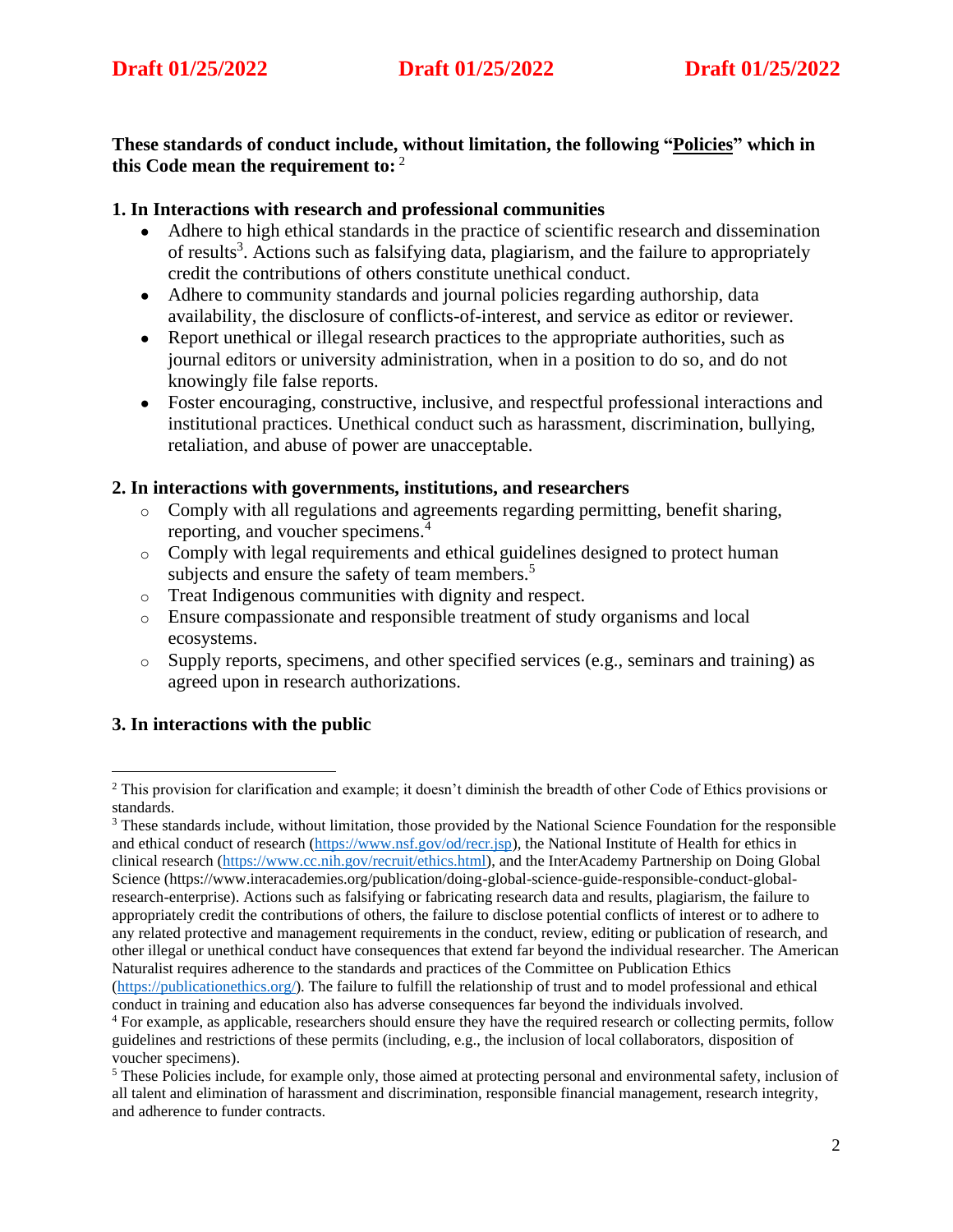- Promote an accurate understanding of our discipline when engaging with the public, including students.
- Ensure that the information presented is accurate and well supported when offering professional commentary.

## **Confidentiality for ethical handling of potential unethical conduct**

Covered Individuals are strongly encouraged to report failures to meet any standards of conduct under this Code of Ethics to ASN and other appropriate authorities, such as journal editors or university administration, when in a position to do so in a manner they believe is safe for them. Covered Individuals who are in ASN elected or appointed editorial, governance, leadership or committee roles are expected to do so. Filing a complaint with, raising a conduct concern to, or providing pertinent information and cooperating in ASN's process to address potential violations of this Code of Ethics (see Part 2) are important for Covered Individuals to do when issues arise of potentially unethical conduct. Doing so does not violate this Code's confidentiality requirements, nor does ASN's process of addressing reports of unethical conduct in accordance with this Code.

Except as otherwise specifically provided in this Code of Ethics (including Part VII), all Covered Individuals who are involved in a review, investigation or resolution of a potential or determined violation of this Code of Ethics, or who come to have knowledge of a complaint or conduct concern, shall keep confidential:

- the name and identity of (i) the accused **("Respondent")**, at least until a final decision whether there has been a violation of this Code is made (the appeal decision or the Executive Committee's decision if the period for appeal has run with no appeal being filed)—and upon a final decision, shall adhere to this Code of Ethics' provisions relating to when and by whom and to whom any disclosure is made (see Code Part 2), (ii) the person who files a complaint or raises a conduct concern **("Complainant"**), (iii) the identified target of the potential unethical conduct, if that person is different than the Complainant, and (iv) any witness or other third-party source of information relevant to the conduct at issue or process to resolve it; and
- the existence and substance of a particular complaint or conduct concern and the stage, outcome and other particulars of ASN's resolution process, as the process applies to that complaint or conduct.

To the extent feasible, ASN's process seeks to protect the confidential information outlined here. Part 2 addresses limited exceptions to confidentiality.

A failure to adhere to this confidentiality requirement is a serious breach of this Code of Ethics.

## **For brevity, the Code of Ethics refers to conduct that meets its expectations and requirements as "ethical conduct" and conduct that does not as "unethical conduct."**

Procedures for addressing violations of the Code of Ethics are outlined in Part 2.

The ASN Code of Conduct for conferences (available at evolutionmeetings.org/safe-evolution) applies during the "Meeting Period," meaning: (a) the days on which an ASN-sponsored meeting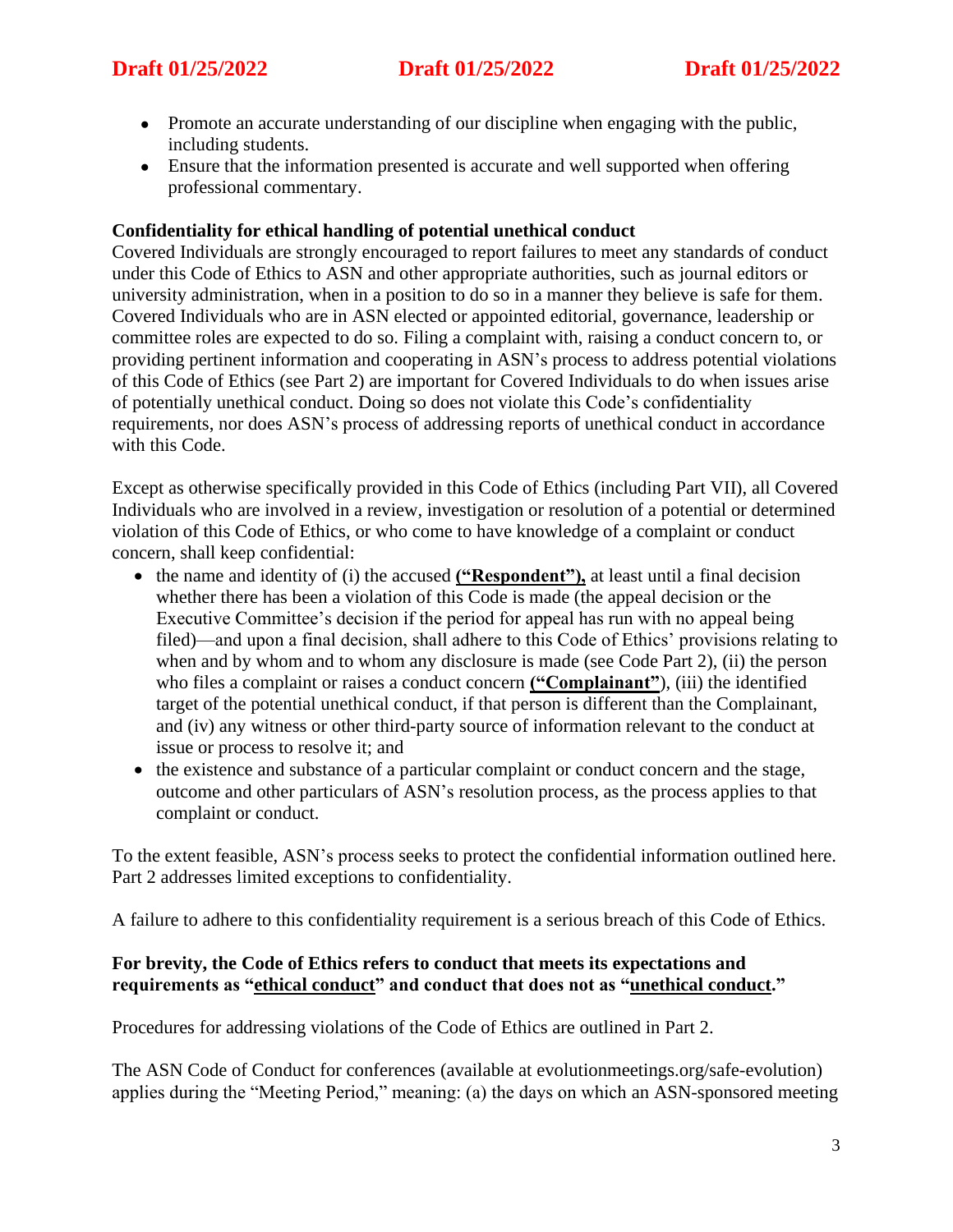is occurring, and (b) the days of Covered Individuals' transit to and from the meeting (including the period of set-up and break-down of facilities and equipment and the days of transit to and from the meeting set-up and break-down locales, for those Covered Individuals that are involved in such activities).

This Code of Ethics (to the extent different than or additive to the terms and processes of the Code of Conduct) applies to fact-finding that is conducted outside of the Meeting Period (although the fact finder may be the same individual who performs that function under the Code of Conduct). This Code of Ethics also governs determinations of, and the imposition of additional or amended consequences for, violations of the Code of Conduct, which are considered, made, or imposed by ASN before or after the Meeting Period.

**All interpretations of and actions under this Code of Ethics by the ASN Committee on Ethics ("COE"), ASN Executive Committee, or any other ASN authority or person acting within the scope of duty on any of their behalf, will be made in their sole and absolute judgment and discretion to advance the mission, values and goals of ASN, whether or not this statement is repeated in every applicable provision of the Code. By participating or acting in any manner in any activity of—or assuming any role or providing any service for—the ASN, a Covered Individual is agreeing to all terms and conditions of this Code of Ethics and agrees that the Code provides a fundamentally fair process for resolving all matters relating to the Code. If you do not agree to this Code of Ethics and that it is fair, you must not participate in any activity, accept any role, or provide any service involving ASN.**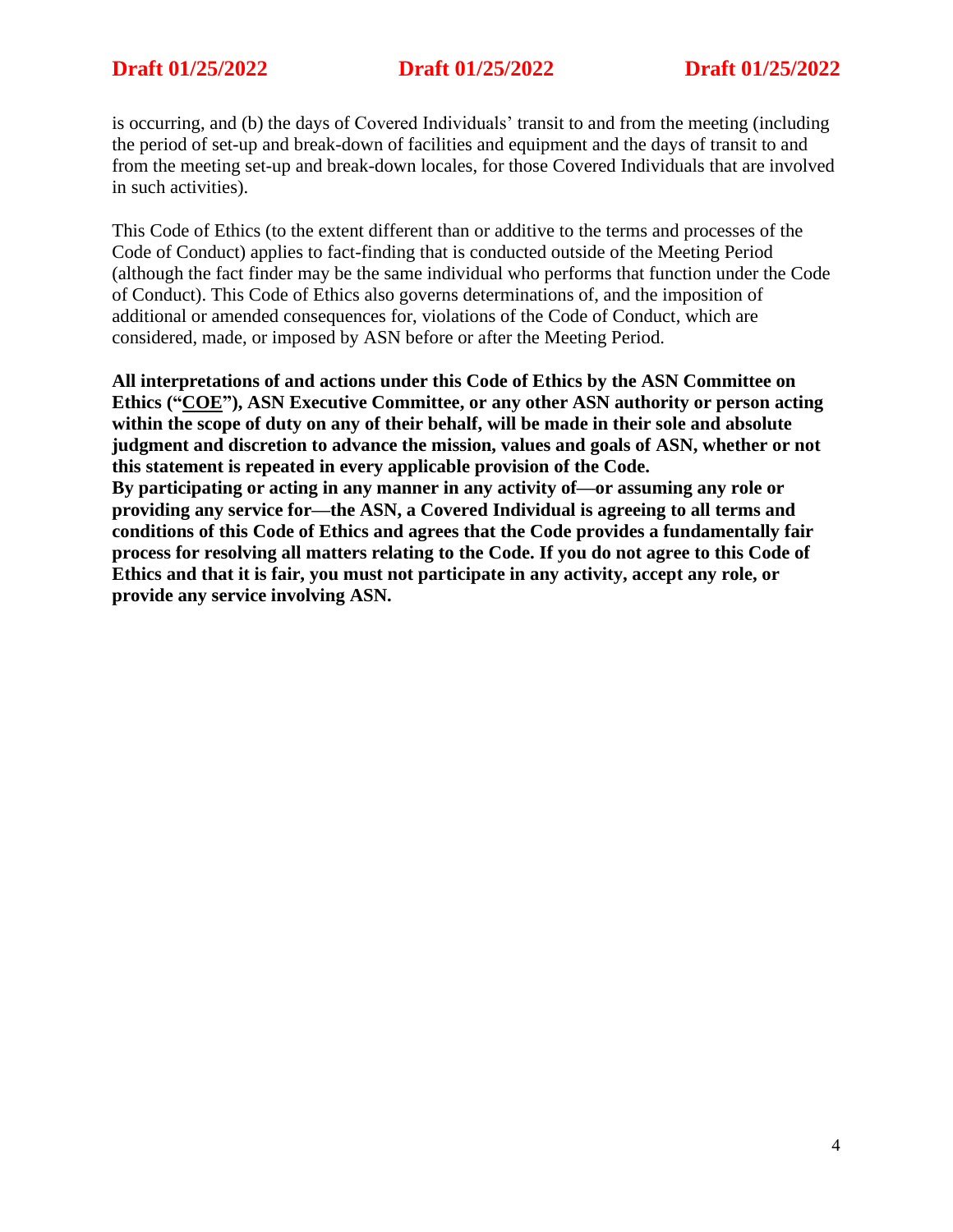## **PART 2. Violations of ethical standards**

### **Preamble**

The COE of the ASN has the primary responsibility for administering the ASN's Code of Ethics and making initial recommendations to the ASN Executive Committee relating to the Code's interpretation and application to particular situations. In particular, the COE is responsible for reviewing and recommending determinations of possible violations of the Code by Covered Individuals and recommending actions by the ASN in response to such potential or actual violations. Such actions will be taken in accordance with the standards, principles and processes outlined in this Code of Ethics.

In furtherance of upholding our mission, values and goals and promoting inclusion, excellence, and integrity in our field, the ASN Code of Ethics and procedures described therein are designed to protect all Covered Individuals by evaluating and resolving complaints of Code of Ethics violations in processes and principles that are fair, ethical and transparent. <sup>6</sup> ASN recognizes the longstanding inequities of barriers to participation of all talent in the evolution field, which undermines its excellence and integrity, as well as the quality of its contributions to society. Consequently, while we will not prejudge anyone and will be clear on that fact, the field's and many members' interests in ASN's mission, values and goals will be weighed more heavily than any individual's interests, where the two must be weighed in actions we take. Raising false, malicious, or groundless concerns or complaints violate this Code of Ethics.<sup>7</sup>

### **Additional considerations for Honors, Awards, and Elected, Appointed or Editorial Service**

When the ASN awards an Honor, the Honor denotes the ASN's judgment that an individual's contributions to, and effect on, the field are exemplary. The ASN takes into account the effect on the field of the totality of the individual's work and ethical and professional conduct and reputation. It expects those who hold Honors to demonstrate that participation in and recognition by the field are privileges; and that the field's leaders, and others it celebrates, embody highly ethical, professional and inclusive conduct in their work. Nominees and recipients of Honors and Awards should also conduct their personal affairs in a way that does not cast serious doubt on their ability to uphold the ethical standards outlined in Part 1. Similarly, those who serve the ASN in elected or appointed governance, leadership or committee roles or editorial roles must embody highly ethical and professional conduct in their work, and conduct their personal affairs in a way that does not cast serious doubt on their ability to satisfy and advance the expectations and requirements of this Code of Ethics, including the Policies outline in Part 1.

The ASN has decided, in its discretion, that determined unethical conduct of a current or prospective holder of an Honor or Award, member of the ASN Executive Council, journal editor, and holder of any other elected or appointed governance, leadership or committee role—as well

<sup>&</sup>lt;sup>6</sup> That means processes that are sensitive to the burdens assumed by those who raise conduct concerns; ethical and transparent processes for all involved; focus on the specific facts and circumstances of each situation; and an overarching aim of advancing an inclusive community at ASN and in the field.

<sup>7</sup> Perceptions of fairness of outcomes may differ among individuals, but is informed by ASN's mission and aims. Research demonstrates that those who experience harm are often fearful of the professional, educational, and relationship costs of complaining, indicating that a vast majority of complaints are likely true, even if they are difficult to prove in "one said, the other said" situations or where an accused is in a powerful position. Yet, not all complaints are true and ASN does not prejudge an accused and considers every situation's facts and circumstances.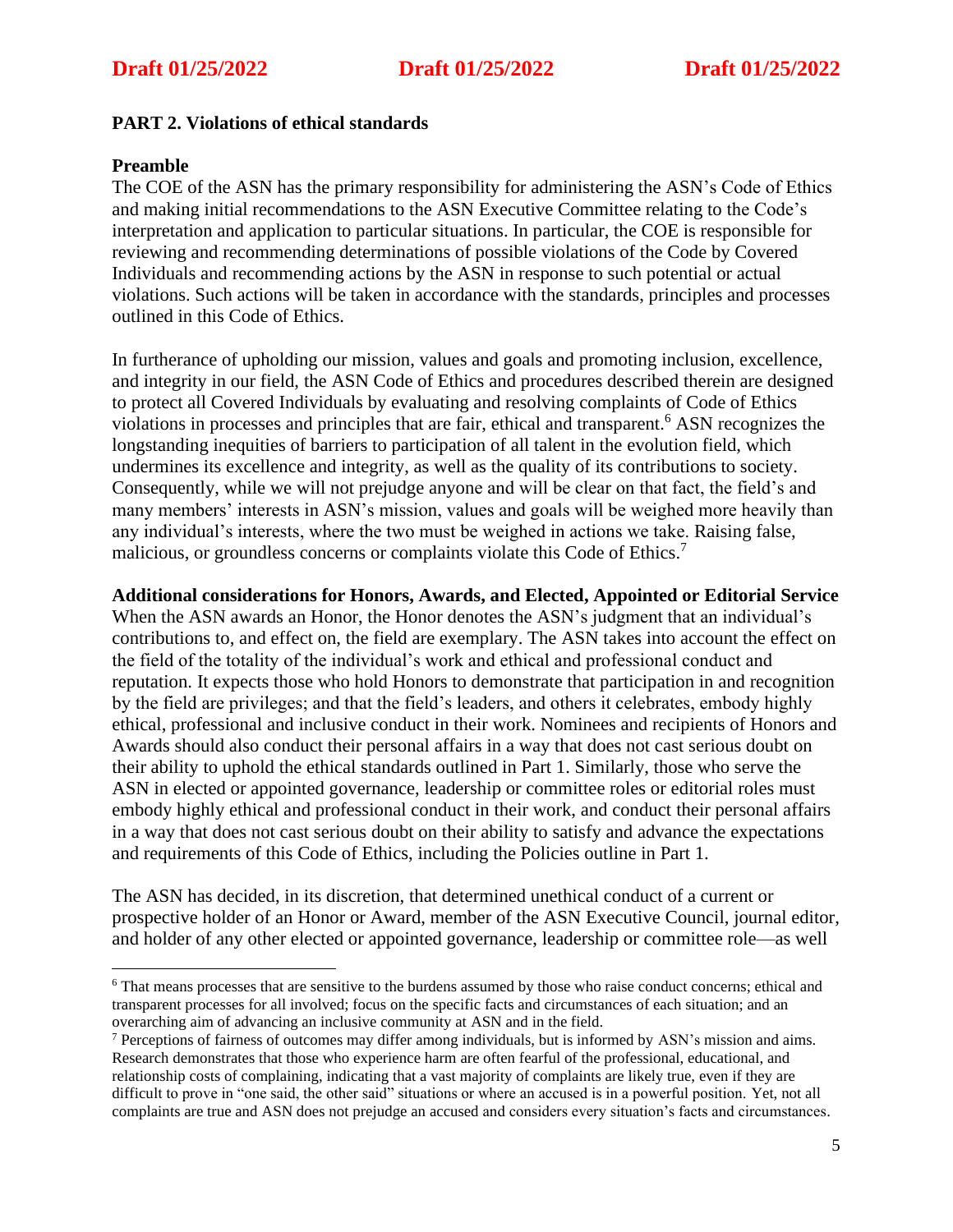as credible questions about the ethical conduct of such an individual—can contribute to longstanding structural and systemic barriers in the field. Consequently, for the purpose of prioritizing what is best for excellence and integrity in the field over what is best for any individual, the ASN will not confer any Honor on, or permit the nomination for election or appointment to any governance, leadership, or committee role, or editorial role of, any individual whose conduct has been determined by ASN to be seriously unethical (resulting in any sanction more severe than mediation or a private reprimand) based on an outside authority's (e.g., home institution, court, government agency) investigation or determination made available to the ASN, 8 or based on ASN's own investigation as described under sections III-IV. The ASN also has the right to not confer any Honor on, or permit the nomination for election or appointment, to any governance, leadership, or committee role, or editorial role of, any individual whose ethical conduct is the subject of a credible question known to the ASN, so long as the question has not been finally and favorably determined to the ASN's satisfaction, in its sole and absolute discretion, based on any such investigation and determination. Nominators and members of selection committees are expected to disclose any known determined or credible accusations of unethical conduct under the standards of conduct established by this Code of Ethics by a nominee when they are in a position to do so. Such information will not be automatically disqualifying for the nominee or a person under consideration for an appointed role, but will be considered and, if ASN deems necessary, further investigated by the ASN following the procedures described in sections III-IV. Determined unethical conduct may also justify suspension or revocation of an Honor or removal from an elected, appointed or editorial position or role, and a credible but undetermined question of ethical conduct may justify suspension. Credible questions arise when there is some substantiated evidence of conduct issues that would justify an investigation (which may include, e.g., a factual account by a target or bystander, or documentary evidence, or recurrent or corroborated anonymous reports of unethical conduct). *When applying this provision in situations of credible questions about meeting ethical conduct standards under the ASN Code of Ethics, the ASN is withholding judgment and is not making a statement or determination regarding any individual. No determination has been made one way or the other about any allegation. Any statement or action to the contrary is prohibited and not authorized by the ASN. Rather, before a determination is made, the ASN is implementing a prophylactic measure to support ASN's mission, values and goals, and ASN's and the field's prioritization of efforts to break down long-standing barriers to inclusion and excellence, over individual interest.*

### **I. Committee on Ethics (COE)**

The COE shall consist of the Retiring President of ASN's Executive Council<sup>9</sup> and four ASN members. The Retiring President will chair the COE. Initially, the four additional members shall be appointed by the ASN President-Elect, with approval of the Council. These four initial

<sup>8</sup> ASN may request supporting information from an outside authority and may require the subject of an outside authority's determination or review to give consent to the outside authority to provide the full record to ASN, if ASN deems that information necessary in its judgment to make its determination. However, ASN may consider what it deems to be reputational, safety, and operational issues affecting ASN or its community, arising from a determination made by an outside authority, whether or not the supporting record is made available to ASN. <sup>9</sup> Retiring President means the immediate past President of the Executive Council.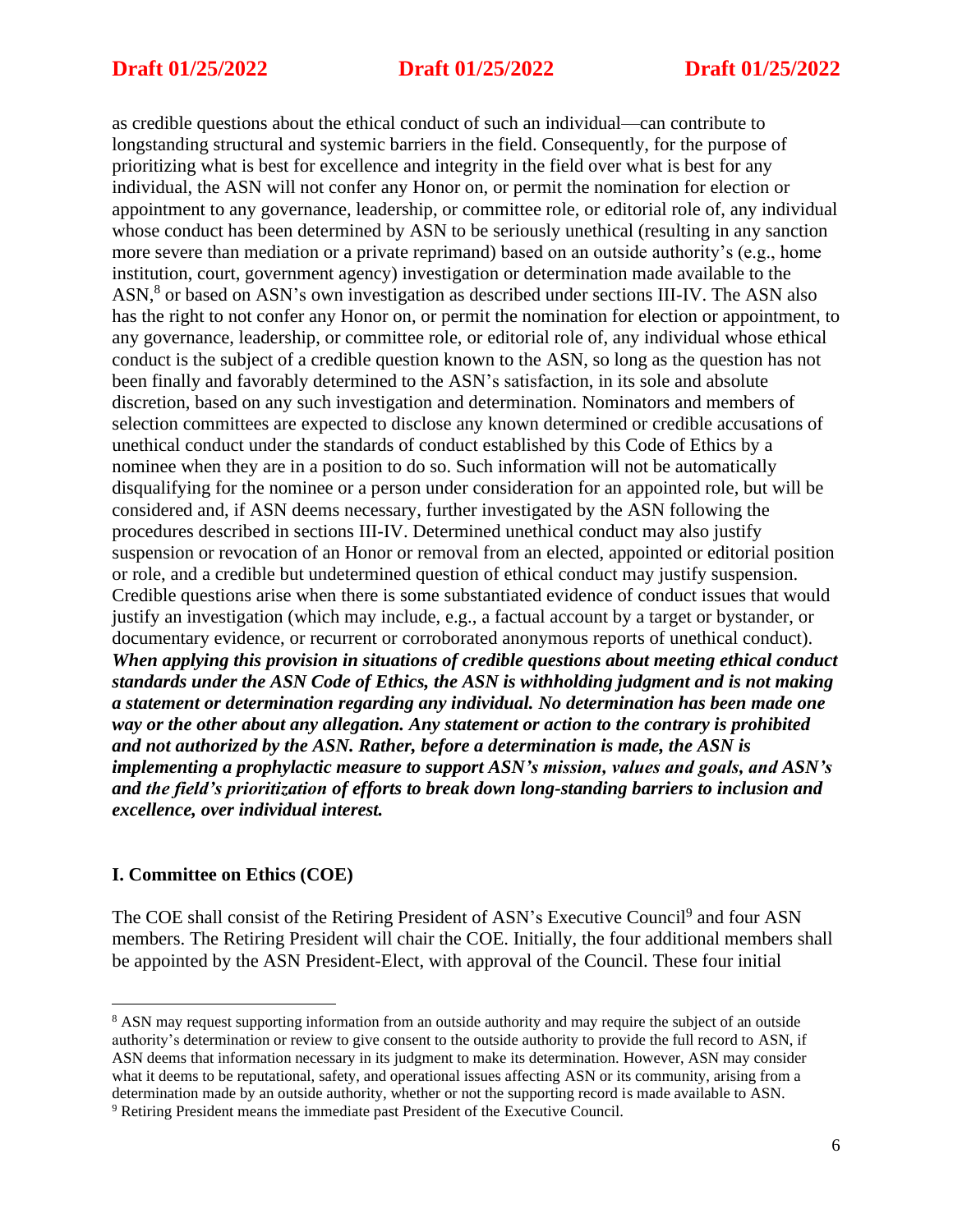members will serve for three years each, with one or two replaced each year (shorter than regular terms may be implemented as needed to provide for this staggering of terms). However, COE members will continue to serve until their successors assume office in any event and failure to timely appoint a member's successor shall not affect the authority of the outgoing member's continued service until a successor is seated. Successor members will be appointed by the COE chair or the President-Elect, with approval of the Council, and serve for three years. For any complaint that proceeds to adjudication, an Adjudication Committee will comprise the Chair and two members of the COE. The two members of an Adjudication Committee will be selected by the Chair of the COE, after consulting with the Investigatory Agent (IA, see section II) regarding any disclosed conflicts of interest. **Appendix A**, which is incorporated in this Code of Ethics, defines and sets out the requirements relating to conflicts of interest requirements under this Code. When a member's term expires, they will continue to serve for the purpose of and until completing resolution of complaints for which they were an active member of an Adjudication Committee.

All actions (recommendations to the Executive Committee) of the COE are made by majority vote of the Chair and all active members appointed to serve on the Adjudication Committee that is considering a complaint. The COE will strive to reach consensus whenever possible, but if it seems unlikely that consensus can be found, any member of the COE may call for a majority vote.

## **II. Independent Investigatory Agents**

The ASN shall hire at least two Investigatory Agents (each, a "**IA**"), each of whom does not have any actual or potential conflict of interest with the ASN or the members of the COE, Executive Committee or Governing Council when that IA is retained and is credentialed to investigate complaints of ethics violations.<sup>10</sup> The IA will not create a conflict of interest once assuming the IA role, and will disclose any conflicts that arise beyond the control of the IA (e.g., appointment of a new member of the COE with whom the IA has a conflict.)

The duties of the IA are to receive concerns and complaints about potential unethical conduct under this Code of Ethics, perform initial reviews and investigations regarding whether the claim is credible, forward a recommendation, with supporting rationales, to the COE as to whether the concern or complaint should be dismissed, resolved via the IA-led process, or adjudicated by committee (as described in section III), and perform any additional investigations the COE requests. These duties are described in more detail below. The IA will also have the duties specified for that role in Appendix B, which is incorporated in this Code of Ethics, for the IA-led resolution process. The IA also has the duty to receive conflict of interest disclosures from those involved in addressing a concern or complaint and to advise the COE Chair on their handling, as described in Appendix A.

The COE Chair shall retain at least two IAs in case one has a disqualifying conflict in connection with a particular complaint or needs to be discharged due to a conflict or potential conflict with

<sup>&</sup>lt;sup>10</sup>Among other examples, suitable credentials include a law degree and investigatory experience or training as an Ombudsperson.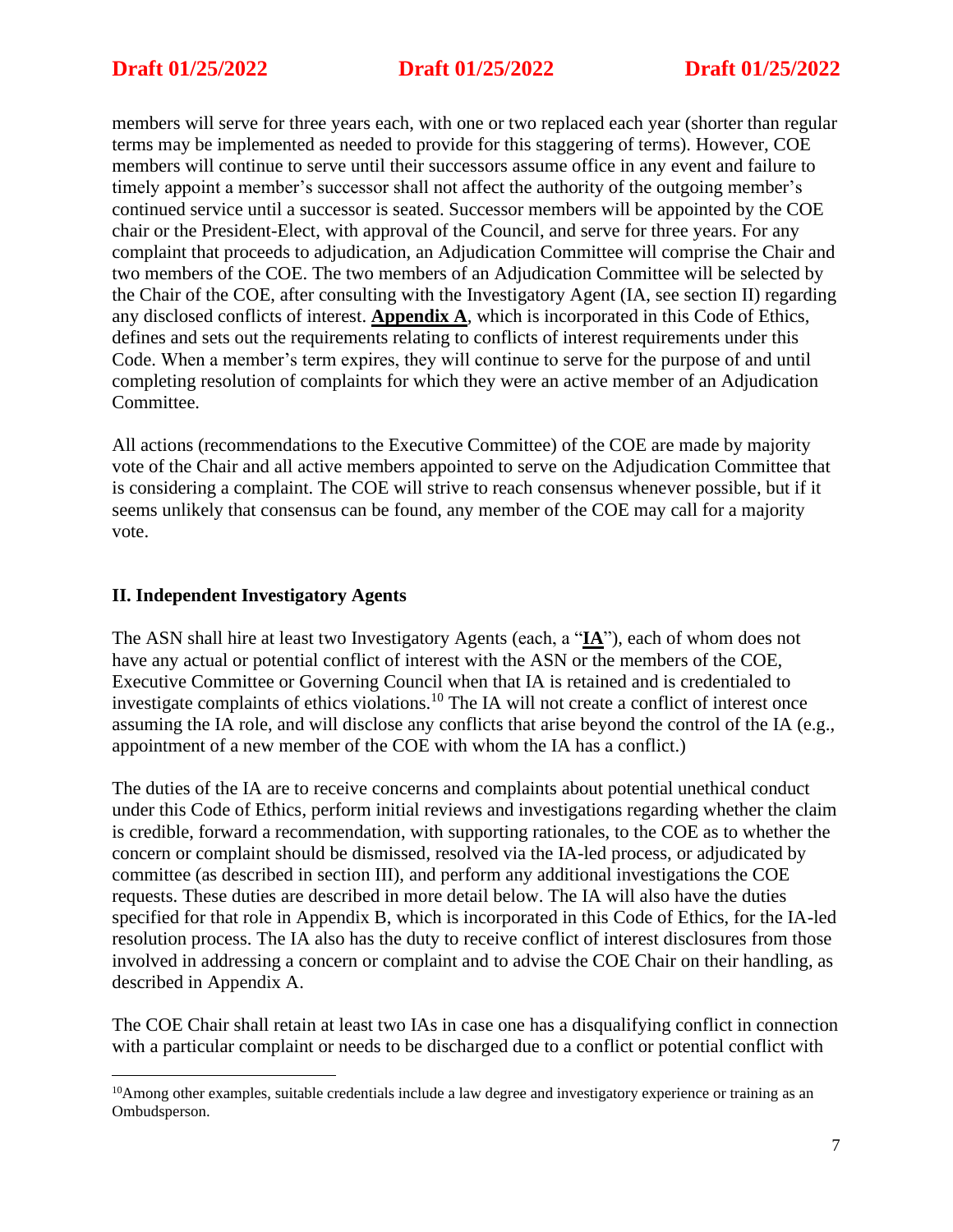## **Draft 01/25/2022 Draft 01/25/2022 Draft 01/25/2022**

the ASN or a COE, Executive Committee or Governing Council member. One IA will be designated as the primary IA and each other IA will be available to serve if called upon by the COE Chair or designee (because the primary IA is conflicted or otherwise unavailable or has a capacity limit). A conflict or potential conflict of the primary IA is among the circumstances that create cause for the COE Chair to extend the time for addressing the relevant complaint(s), to enable a determination of the conflict and how it will be resolved or managed or to transfer the complaint to another IA for handling.

### **III. Processes involved with receiving complaints**

- A. Any person ("Complainant") who believes that a Covered Individual ("Respondent"), has engaged in unethical conduct as defined under the ASN Code of Ethics may file a complaint against that Respondent. A complaint shall be on an official ASN complaint form (available at [evolutioncodeofethics.org\)](http://evolutioncodeofethics.org/), which will be submitted to the IA.
- B. Any member of the COE, Executive Committee or Governing Council may refer its complaint or conduct concern about potential violations of this Code of Ethics to the IA for review.
- C. The editor of an ASN-affiliated journal may initiate a complaint by referring the matter to the IA when there has been a determination of a violation of publication ethics by a Covered Individual (per procedures of the Committee on Publication Ethics).
- D. The Safety Officer enforcing the meetings Code of Conduct may initiate a complaint by referring a matter raised during a meeting to the IA when there is a need for fact finding beyond the meeting period or the possible need for additional or amended consequences for violations of the Code of Conduct.
- E. Upon receipt of a conduct concern or complaint, or referral from one of the authorities noted above, the IA will conduct a preliminary review to determine whether the complaint should be addressed in an IA-led process if the criteria for such process are met (see Appendix B) or should be dismissed without soliciting a response from the Respondent, which can be for any of the following reasons:
	- 1. The complaint form is incomplete or other otherwise inadequately filled out.
	- 2. The complaint is patently frivolous or otherwise without merit.
	- 3. The complaint is directed against an individual who is not an ASN Covered Individual, or concerns an issue that is not within the scope of this Code of Ethics $^{11}$ .

<sup>&</sup>lt;sup>11</sup> The COE has discretion whether to accept complaints and conduct concerns directed against non-Covered Individuals who were Covered Individuals at the time of the alleged unethical conduct or whose membership, role or relationship with ASN has recently lapsed. ASN's response action upon finding a violation may be limited, however.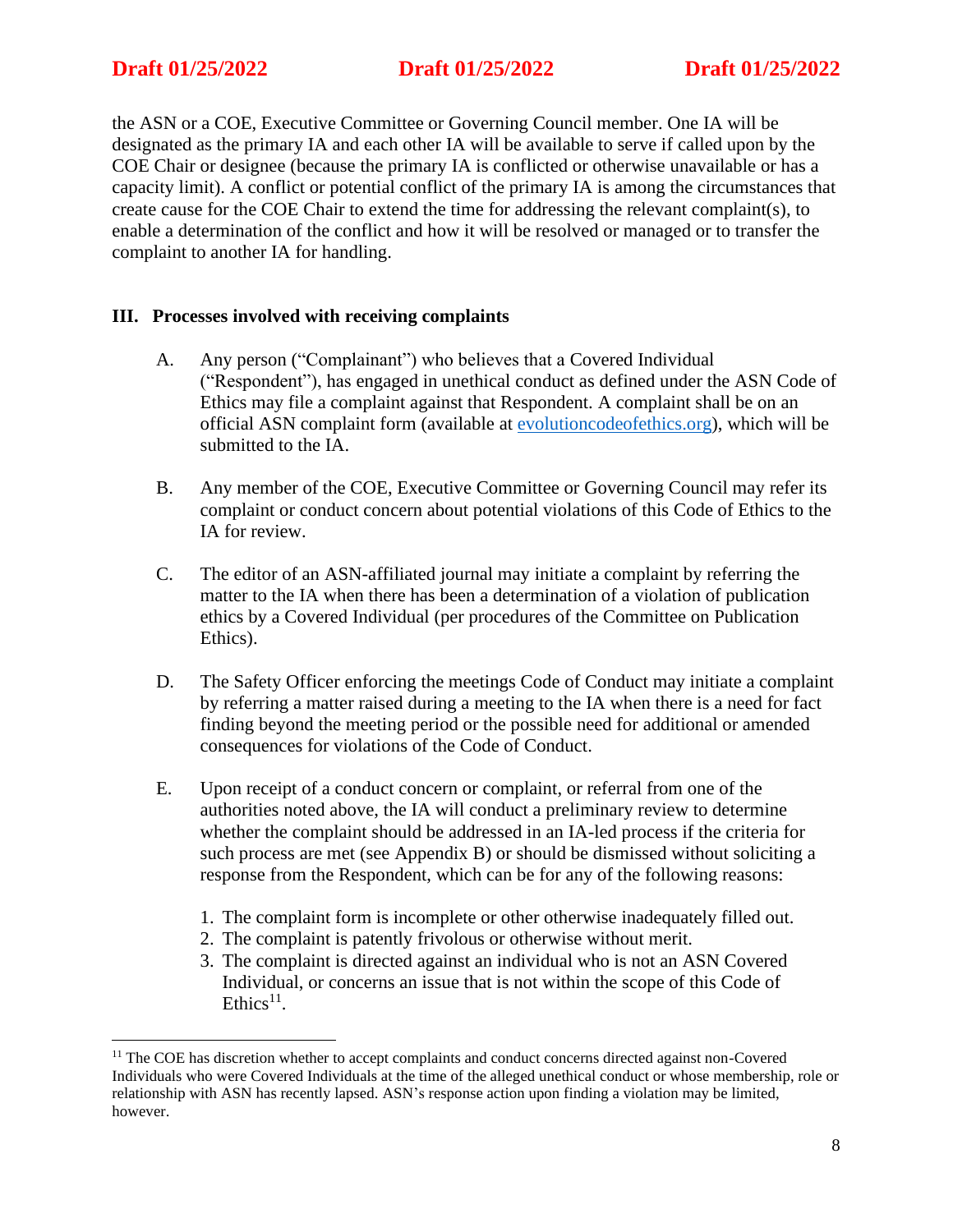4. There is insufficient information provided in or attached to the complaint (facts and available witnesses, documents, or other sources of consequential information) to enable an investigation.

If the IA believes E.1. is the case, they will request an amended complaint from the Complainant. If the IA believes the complaint should be dismissed for any of reasons E.2 – E.4, the IA will forward the complaint to the COE with a rationale for dismissal. If in the case of E.3 or E.4 the criteria in Appendix B are satisfied, the IA will recommend and provide a rationale for or against an IA-led resolution to the COE Chair.

- F. If the IA believes there is possible merit in the complaint and intends to recommend an investigation or IA-led resolution, they will contact the Respondent to notify them of the allegation made in the complaint and request a response to the complaint. The IA may require a written response. (This process may also be pursued if the IA or COE finds it helpful prior to a decision whether to resolve or recommend resolution of the matter via the IA-led process). Upon receipt of the response, or after 30 days if the Respondent does not provide their response in that period, the IA will forward their recommendation and any supporting documents regarding the complaint along with a rationale for that recommendation to the Chair of the COE. This will occur via a secure link that provides privileges for viewing but not downloading the materials. The IA may recommend:
	- 1. Dismissal of the complaint
	- 2. Adjudication of the complaint by the COE
	- 3. An IA-led resolution

### **IV. Actions by COE and Executive Committee**

- A. Upon receiving a recommendation from the IA, the COE or COE Chair may take any of several actions:
	- 1. If the IA's recommendation is dismissal, the COE may accept that recommendation. If it does, the Chair of the COE will inform the Complainant (and any identified target of the unethical conduct who is not the Complainant) of the decision. If there is an appeal of the dismissal, the ASN President will inform the Respondent, who will have an opportunity to respond as provided in Part V.
	- 2. If the IA's recommendation is dismissal, but the COE disagrees with the recommendation, it will inform the IA and request the IA to form an Adjudication Committee or conduct an IA-led resolution process. The COE will inform the Respondent of the initiation of the process and may direct the IA to gather additional information for the Adjudication Committee (as in Part **IV**.A. 3, below).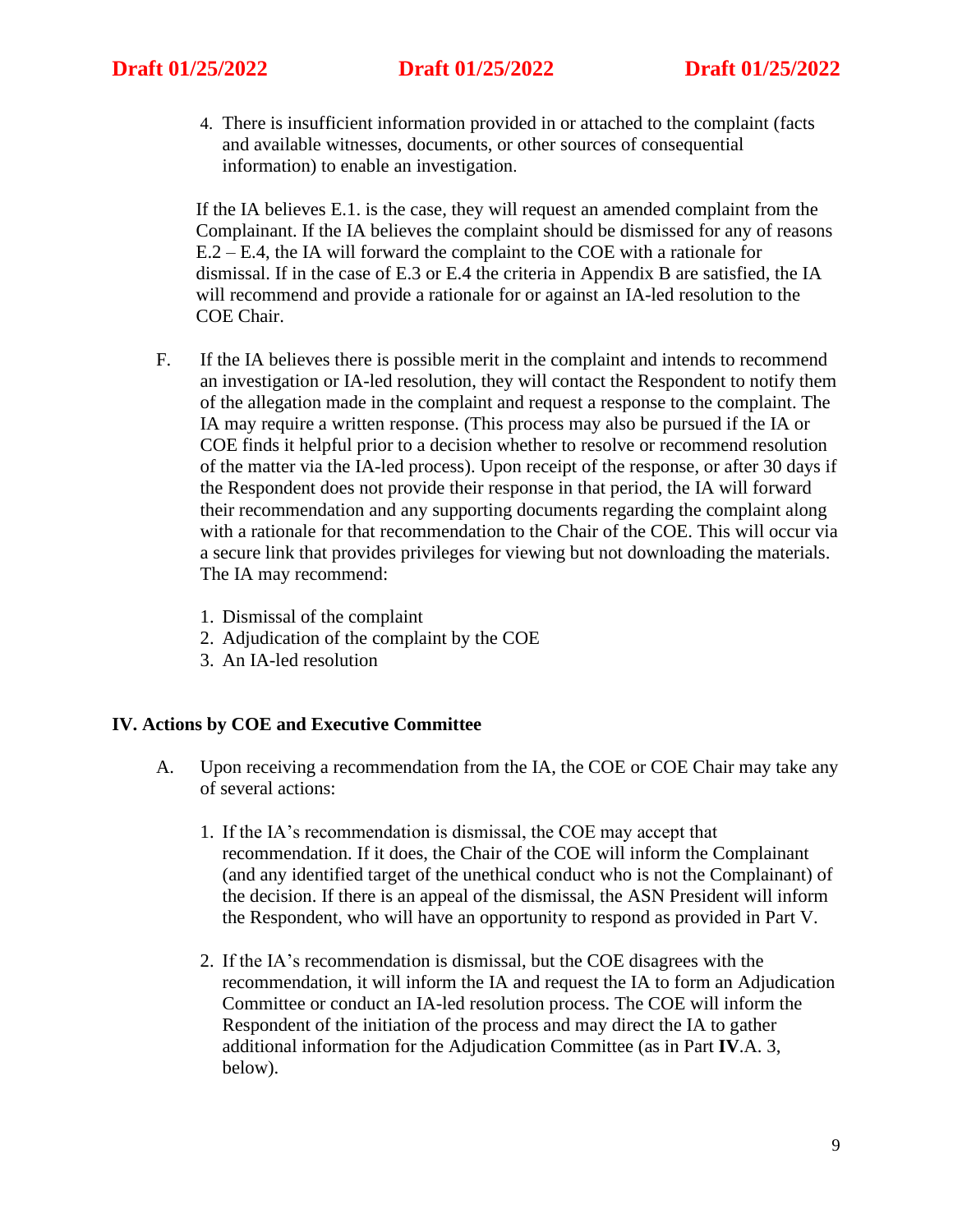## **Draft 01/25/2022 Draft 01/25/2022 Draft 01/25/2022**

- 3. If the IA's recommendation is adjudication, then unless the COE unanimously disagrees, two members of the COE, plus the Chair, will form an Adjudication Committee and inform the Respondent. This Adjudication Committee may in its discretion direct the IA to conduct additional investigation and fact-finding. The information sought may include, but is not limited to, statements by the Respondent, the Complainant, and the identified target of the reported misconduct in the complaint if that person is different than the Complainant), or a person who may be a consequential witness or provide consequential information in the investigation (individually and collectively, a "**Key Person**"), as well as statements by other individuals allegedly harmed by the Respondent, and statements from the home institution of the Respondent. In cases of ongoing non-ASN investigations, the Adjudication Committee may temporarily suspend its adjudication, pending those outcomes. However, the IA and Key Persons will take steps to preserve information and other evidence to avoid loss during any delay, and all determinations of the ASN and related recommendations will be made entirely by the Adjudication Committee and Executive Committee of the ASN. The COE may rely on a determination made by an outside authority, in addition to, or rather than, directing the IA to conduct ASN's own investigation, as provided in the Preamble in Part 2, but the recommendation of a decision on whether this Code of Ethics has been violated and any consequences should be imposed will be entirely ASN's.
- 4. If the IA recommends an IA-led resolution under the criteria in Appendix B, the COE Chair will make the decision (whether that process or an Adjudication Committee will resolve the matter) and inform the IA, Complainant (and any identified target of the unethical conduct who is not the Complainant) and the Respondent of how the conduct concern will be resolved. The IA will then follow the COE Chair's decision.
- B. If an Adjudication Committee has been formed, when the Adjudication Committee is satisfied it has the information needed to make a recommendation, it will consider the information found in the investigation and the provisions of this Code of Ethics and, applying a preponderance of the evidence (more likely than not) standard, first vote on a recommendation of a finding whether the Respondent is or is not responsible for the alleged violation. If it votes to recommend a finding or responsibility, the Adjudication Committee will then vote on a recommendation of sanctions against the Respondent, if any. The Chair will forward these recommendations, along with supporting documentation, to the ASN Executive Committee.
- C. Upon receiving a recommendation from the Adjudication Committee, the Executive Committee will make the final determination on both whether the Respondent is responsible for the alleged violation (applying the preponderance of the evidence standard) and on the actual community-building, remedial, and/or disciplinary actions to be imposed. As appropriate, the Executive Committee may direct the Adjudication Committee to conduct further investigations, and/or the Committee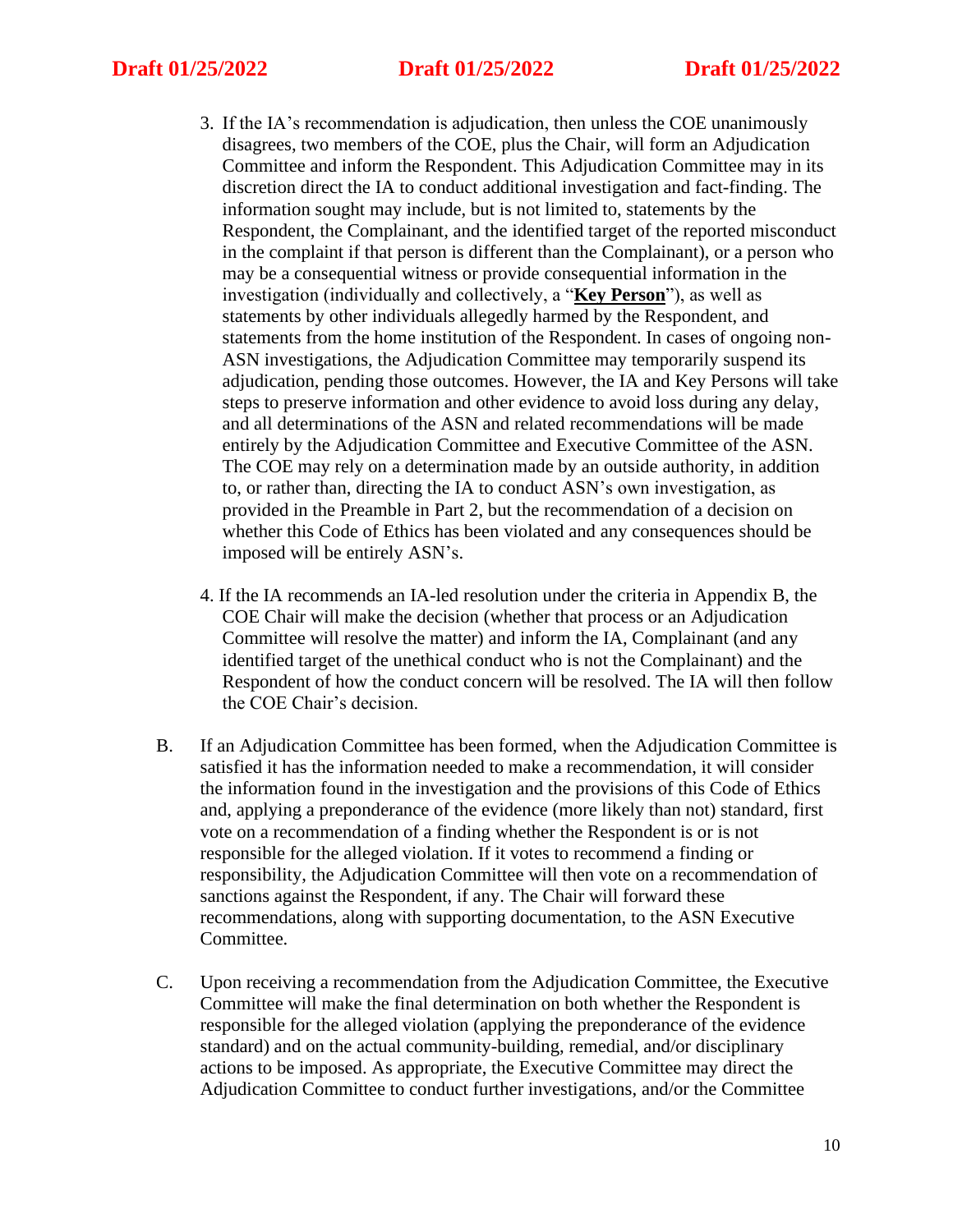may consult with legal counsel, before determining actions. When these decisions have been made, the ASN President will inform both Complainant (and any identified target of the unethical conduct who is not the Complainant) and Respondent of them and will provide for any sanctions to be carried out. The ASN President may also notify the home institution of a Respondent who has been found responsible of a violation of this Code of Ethics; and, if the home institution was previously notified, will also notify that institution of a finding of no responsibility.

- D. The IA or Adjudication Committee may follow the guidelines outlined in Appendix C to recommend short-term actions at any time during the review, IA-led resolution process, investigation, or adjudication process, based on considerations including but not limited to safety and non-disruption, as outlined in Appendix C.
- E. Records relating to the investigation, adjudication or IA-led resolution of any complaint or concerns of violation of the Code of Ethics, and the name of the Complainant, identified target if different, Respondent, and witnesses, whether or not it was determined that a violation occurred, shall be maintained by the IA in a secure, confidential format, and the IA will adhere to the confidentiality requirements of this Code of Ethics respecting that information (see Part 1 and section VII). Upon the end of an IA's contract that is not being renewed, or at any time upon request of the Chair of the COE or Executive Committee, or either Chair's designee, the IA will transfer all records (or any subset specified) to the chair of the COE. It is not a violation of confidentiality for the IA to provide confidential information to others involved in any capacity in an investigation or review under this Code of Ethics, for purposes of conducting the investigation or review; in doing so, the IA will remind those who receive the information of their confidentiality obligation under this Code.
- F. Retaliation for filing a complaint, reporting unethical conduct concerns, serving as a witness, or otherwise aiding in the resolution of potential unethical conduct is a serious violation of this Code of Ethics, as is making a knowingly false report or otherwise reporting an incident in bad faith.

## **V. Appeals**

A Respondent who is finally determined by the Executive Committee to have violated the Ethical Standards in the Code of Ethics, a Complainant, or any identified target of the unethical conduct who is not the Complainant (each being an "authorized appeal party") may appeal this decision and any sanctions imposed, but only on the following bases: newly surfaced, consequential facts that were not previously available when the determination was made and consequences were imposed; consequences grossly disproportionate (in leniency or strictness) to the violation found, considering how similar violations were handled, if any, under the most current ASN Code of Ethics (i.e., not under prior policy terms no longer in effect); lack of facts to support the determination; a consequential conflict of interest for an authority in the investigative or decision-making process; or a failure to fulfill process requirements with consequential effects on the appealing person's ability to address important considerations.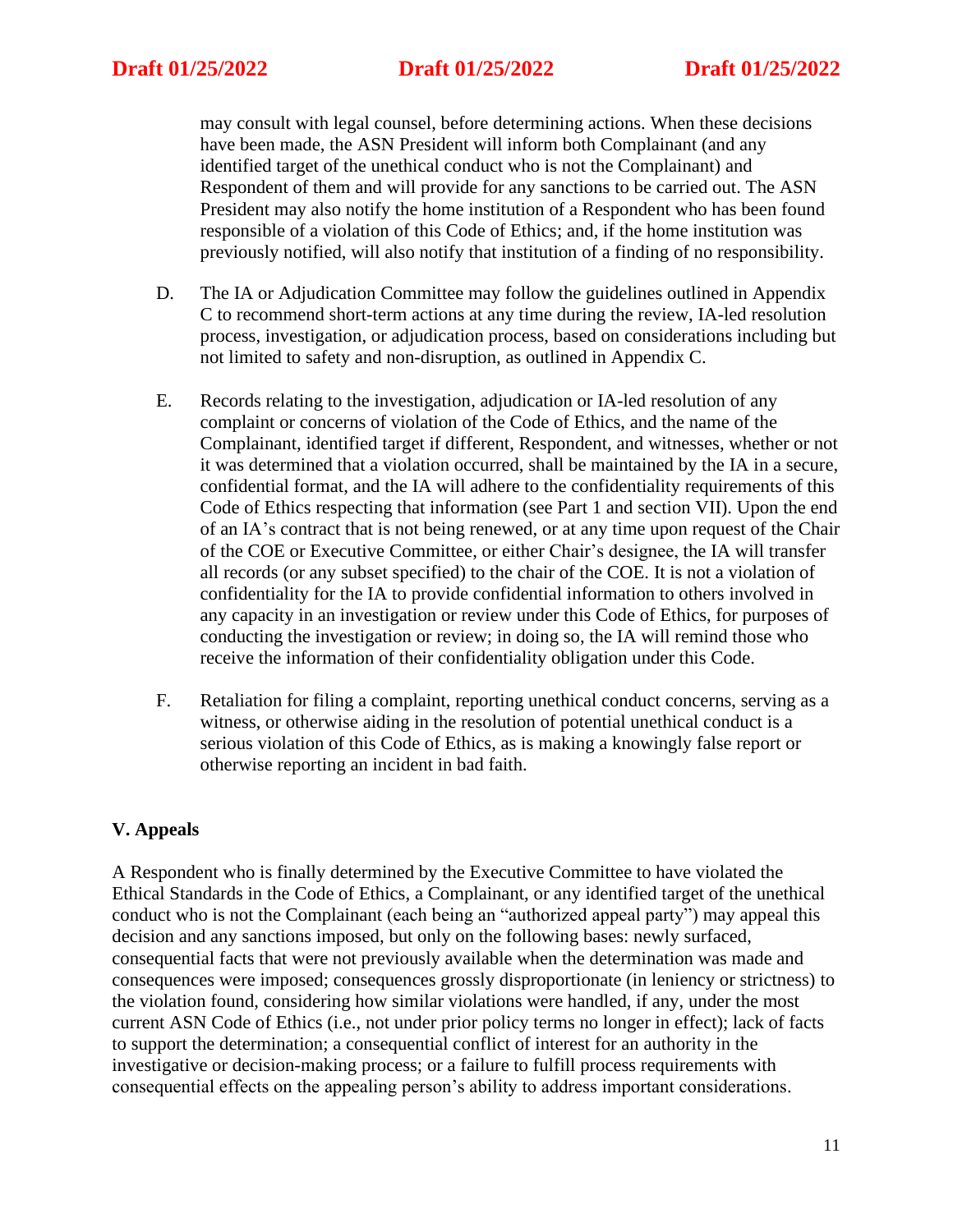Appeals will be considered by an Appeal Board, which shall consist of three people appointed by the ASN President from amongst the members of the ASN Executive Council who are not on the Executive Committee. Members of the Appeal Board will serve for a one-year term, but may be re-appointed for successive terms. If a member of the Appeal Board has a conflict of interest (as defined in Appendix A) with any authorized appeal party or other Key Person involved in the incident or resolution process, then they will recuse themselves from that appeal and the ASN President will appoint a temporary replacement from the Governing Council.

To pursue an appeal, a written statement of appeal, including a statement of the permitted bases for the appeal that apply and supporting facts and documents, must be sent to the ASN President within 30 calendar days after receipt of notification of the decision.<sup>12</sup> The President will notify all other authorized appeal parties of the receipt of an appeal and will provide them an opportunity to respond to the appeal within 30 days of their notification of the appeal. If the appeal is of a dismissal of a complaint and a Respondent has not previously been notified of the complaint, the President will provide the Respondent an opportunity to respond to the complaint and appeal in that 30-day period. An extension for filing an appeal or responding to a complaint and appeal may be granted by the ASN President if good cause is shown, but the extension may not exceed 90 days unless the ASN President determines that there is strong justification to do so. All authorized appeal parties will be given access to all written materials that will be considered by the Appeal Board (which may be on a password-protected web page) and a simultaneous final opportunity to respond in writing.

The President will forward all written materials concerning the appeal to the Appeal Board for consideration. The President shall preside over consideration of the appeal by the Appeal Board, but will not vote on it. The Appeal Board will review all information considered by the COE and Executive Committee and may ask the IA to obtain additional information. The Appeal Board may interview members of the COE as part of a formal process by the Appeal Board, but members of the Appeal Board shall not participate in any communications about the subject of the appeal outside of the formal process. The Appeal Board will generally make a decision within 90 days, but may extend the time for good cause (including, but not limited to, the need for additional information, a voluminous record, scheduling issues, or staffing limitations) upon notice to Complainant, identified target if not the Complainant, and the Respondent. The Appeal Board may decide to uphold or reverse the original determination, and may affirm the original decision, set aside the original determination that a violation has occurred, or determine that the original sanction(s) imposed are not appropriate and impose a different sanction. The Appeal Board will inform the Complainant (and any target who is not the Complainant) and Respondent of the Board's decision. The decision of the Appeal Board shall constitute the final decision of the ASN with respect to all matters subject to this section.

If no authorized appeal party files an appeal within the required thirty (30) calendar day period (or any extended period if granted), the determination and disciplinary action authorized by the Executive Committee, if any, shall go into effect and no authorized appeal party shall have

 $12$  Receipt is deemed to occur when ASN sends notice via email to an authorized appeal party's last email address on file at ASN; when hand delivered to the authorized appeal party's office or home; or when received at that office or home address (as evidenced by the delivery service), if delivered by the U.S. postal service or commercial overnight or expedited courier service, as evidenced by a return receipt or tracking receipt.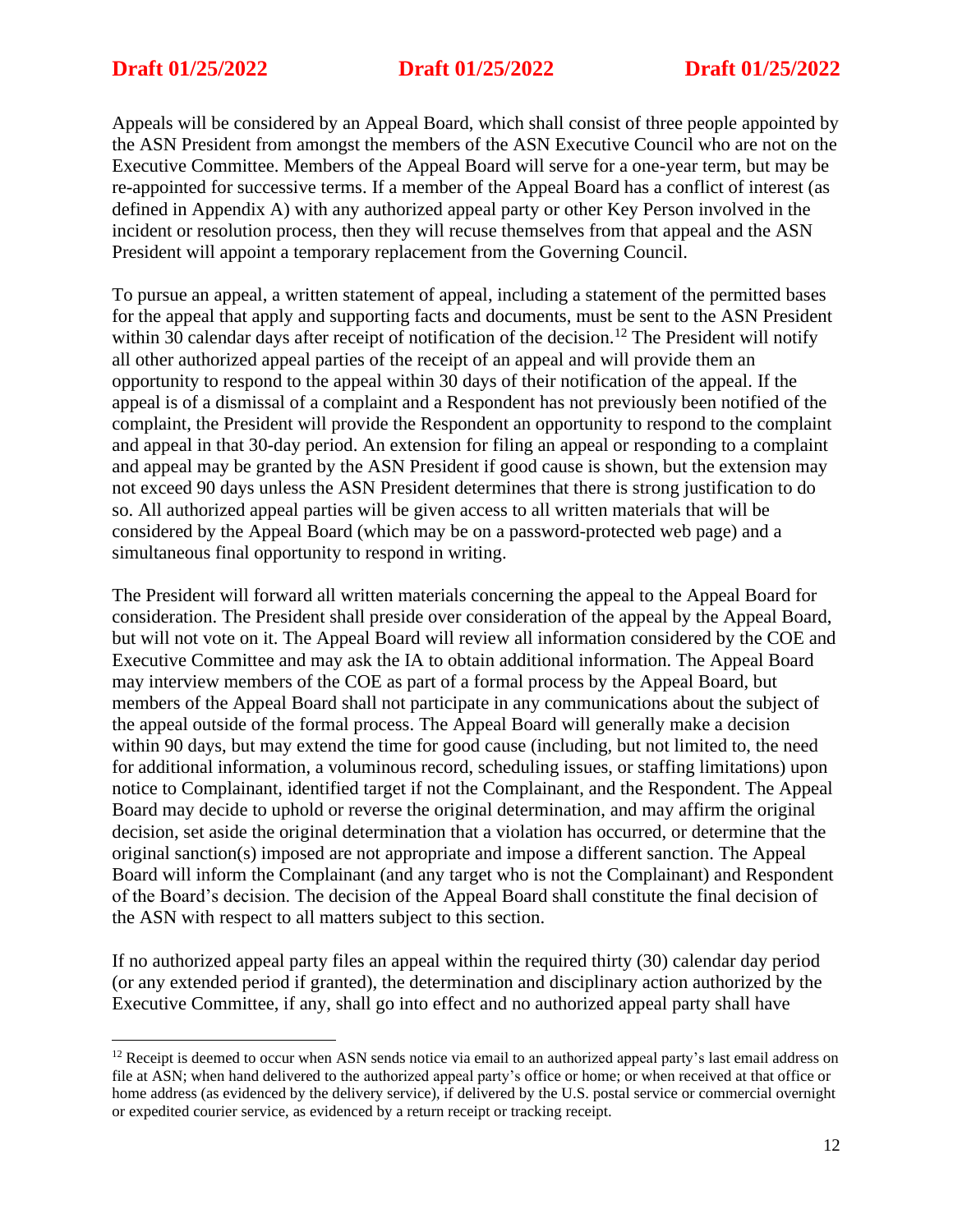further rights to request review or any other appeal; the decision and disciplinary action determinations will be final.

## **VI. Remedial and disciplinary outcomes**

When a Respondent is found responsible for a violation of the ASN Code of Ethics (or, in the case of a nominee or holder of any honor or award, holder of any elected or appointed governance, leadership or committee role, or editorial role, when credible questions exist), the Executive Committee may impose one or more of the following disciplinary or remedial actions:

- 1. **Mediation**. This may be conducted either by the IA or through a credentialed external mediator, and must be consented to by the Complainant, the identified target if not the Complainant, and Respondent.
- 2. **Private reprimand**. In cases where there has been an ethics violation but the violation did not cause serious personal and/or professional harm as determined by the Executive Committee, an educative letter concerning the violation as a private reprimand, including any stipulated conditions of redress or restrictions, may be sent to and imposed on the Respondent. The letter will be signed by the ASN President and approved by the Executive Committee. Failure to comply with stipulated conditions of redress or restriction in a private letter may result in the imposition of a more severe sanction.
- 3. **Public or private apology**. A Respondent may be required to make a public or private apology where the Executive Committee determines that the apology is sincere, is part of owning an identified harm caused, is welcomed by the target, and would help in healing community effects.
- 4. **Notification of home institution**. A Respondent's home institution, employer, or any other institutions with which the Respondent has an affiliation may be informed of the findings of the ASN adjudication process.
- 5. **Denial of privileges**. A Respondent may be denied one or more of the privileges of ASN membership and/or the opportunity to participate in ASN activities or to provide services to the ASN, including prohibition from attending the annual meeting, for a specified period of time or indefinitely.
- 6. **Suspension of publication rights**. If an individual is found to have violated the ASN Code of Ethics with respect to publication ethics, that person may be suspended for publication in any ASN-affiliated journals for a specified period of time or indefinitely.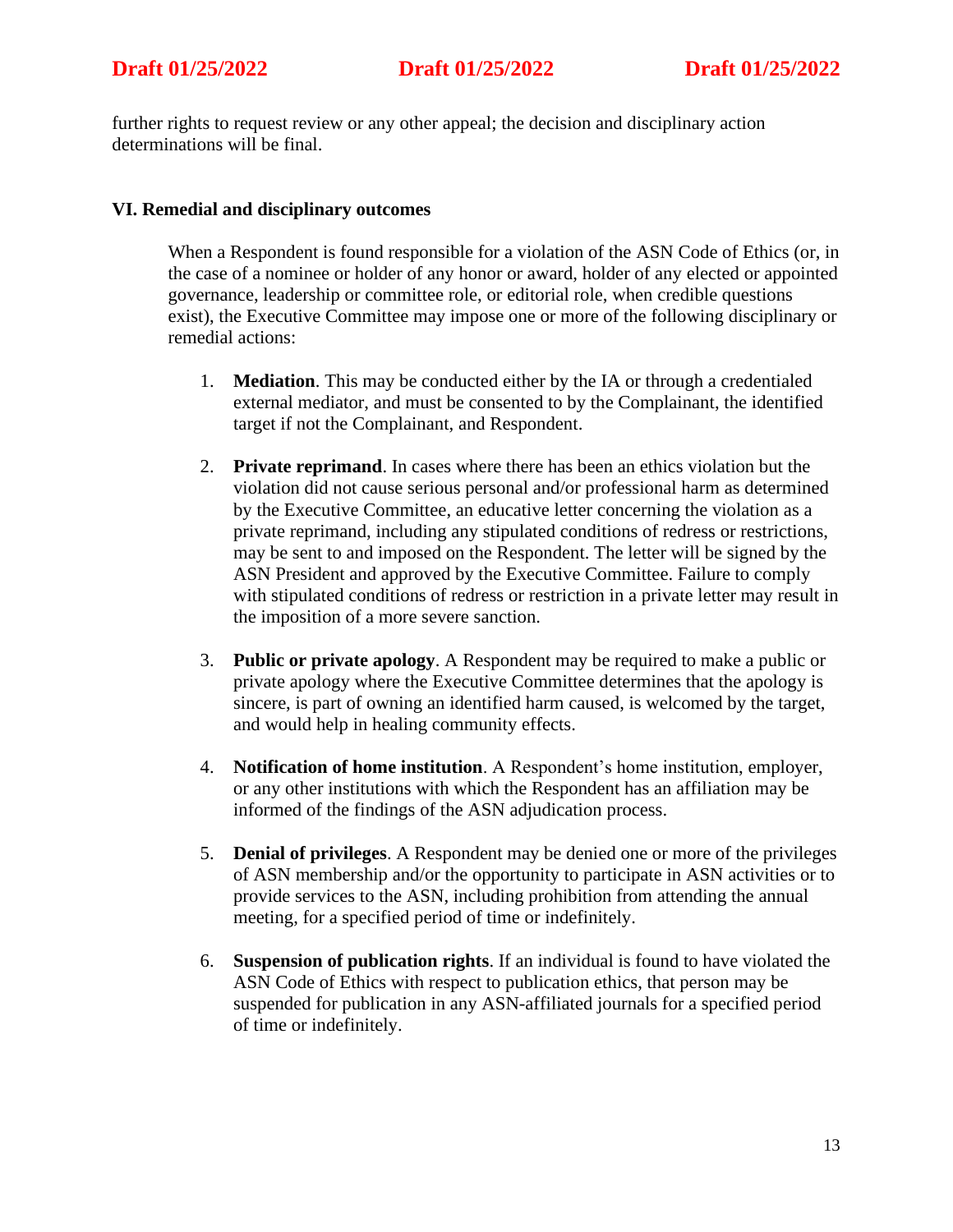- 7. **Denial of editorial activities**. A Respondent may be suspended from their role as editor or ad hoc reviewer, or may be banned from consideration for serving these roles in the future, for a specified period of time or indefinitely.
- 8. **Revocation of, or denial of consideration for, honors and awards**. Any honors or awards given to the Respondent may be revoked permanently and/or the Respondent may be excluded from consideration for future conferral of honors and awards for a specified period of time or indefinitely.
- 9. **Removal from office or nomination**. If the Respondent is an elected member of the ASN Governing Council or a member of any ASN committee, or has been nominated or elected for such role but is not yet serving, the Respondent may be suspended from continuing, extending, or assuming his or her position for a specified period of time or removed or prohibited to assume the role indefinitely. The Respondent may also not be nominated to run for any such ASN role or office for a specified period of time or indefinitely.
- 10. **Suspension or termination of membership***.* Membership for a Respondent may be suspended or denied for a specified period of time, including any appropriate conditions or directives. The eligibility to reinstate membership at the expiration of a period to be determined by the Executive Committee may be automatic or may be conditioned on a future determination by the Executive Committee that eligibility is appropriate. In cases where an ethics violation caused serious personal and/or professional harm, as determined by the Executive Committee, the ASN membership of the Respondent may be terminated with no possibility of reinstatement.

These consequences may be combined, with some as conditions, restrictions, or directives, including, but not limited to: prohibition against serving on a particular ASN committee; no admittance to or participation in a particular ASN-sponsored event; undergoing ethics education; and issuing a private or public apology.

## **VII. Confidentiality Exceptions**

While ASN seeks to maintain confidentiality of the substance and process for resolving Complaints and conduct concerns, as provided in Part 1, the following exceptions apply, and may be exercised at the discretion of the authorized official:

> 1. By the Chair of the COE or ASN President or an authorized designee of either of them ("**Chair or President**") if the Chair or President determines there is a legal, regulatory, safety, insurance coverage or other contractual requirement to provide otherwise confidential information.

Also by the Chair of the COE or IA as necessary in either of their judgment to implement initial or ultimate temporary safety or nondisruption measures under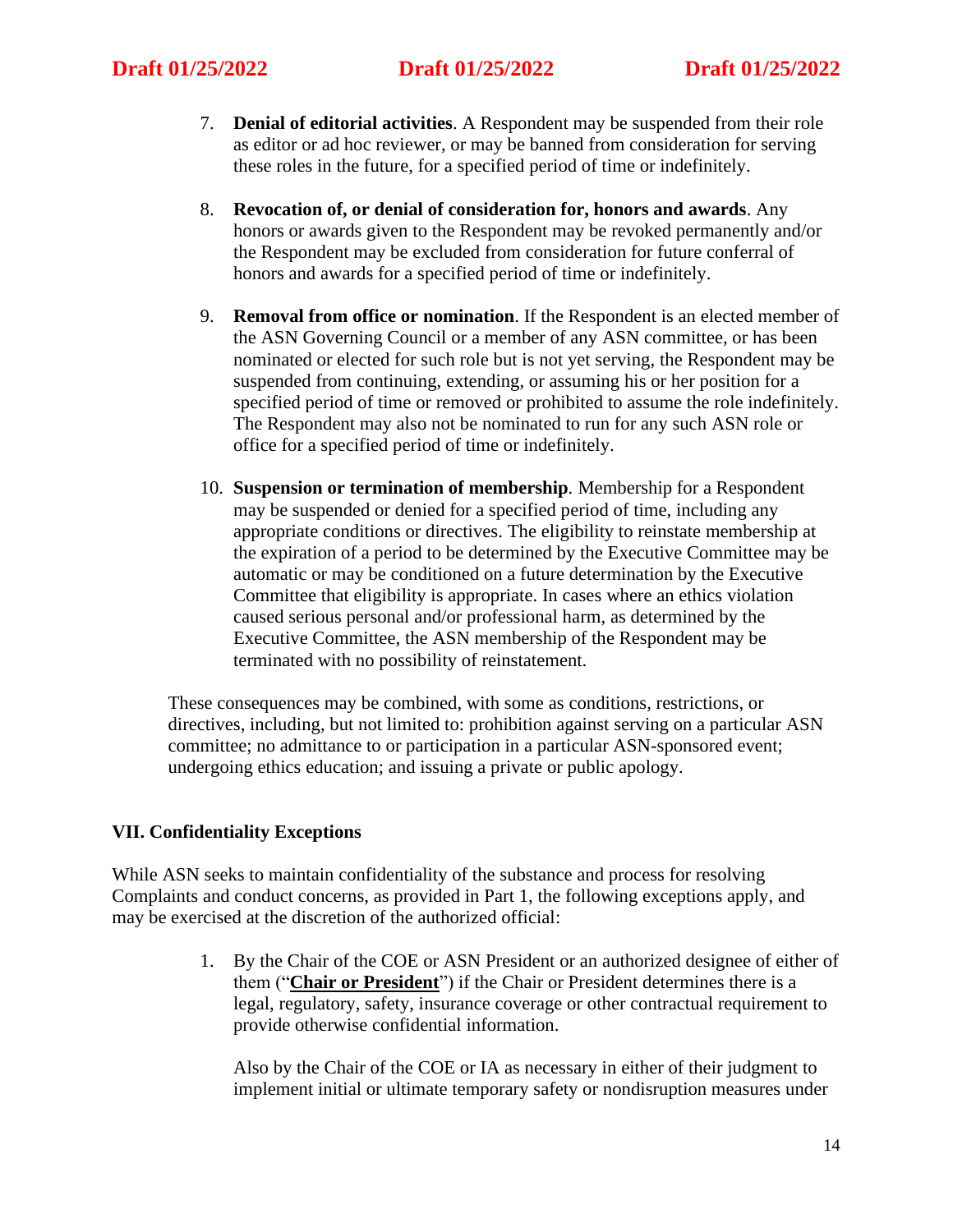Appendix C—or, by the ASN President, to the extent practicable after consultation with most directly affected Key Persons, as necessary in the judgment of the Executive Committee or Appeals Board to protect safety of people or "Property" (as defined in Appendix C) or nondisruption as part of a final resolution.

2. By the Chair or President when a Key Person whose name or other confidential information is to be disclosed consents to disclosure or waives confidentiality.

Confidentiality is deemed waived by the affected person if a public statement about the substance or process of a particular complaint or conduct concern is made by or on behalf of that person. Confidentiality is also deemed waived if a lawsuit or administrative process relating to it is initiated or threatened by or on behalf of the affected person against ASN, its governing board or any of its committees, any of their members, or any official, employee, or agent of ASN (collectively and individually **"ASN"** for purposes of this paragraph). Any confidential information relating to a complaint or conduct concern, whether or not there is a waiver, may be disclosed in litigation or administrative processes if the Chair or President determines that ASN's disclosure is appropriate in the circumstances.

- 3. By the Chair or President, Adjudication Committee with the Chair's concurrence, Appeals Board with its Chair's concurrence, and/or IA: **a.** in confidential communications with those who are involved in any manner in (i) advising the investigation or review **or** (ii) conducting or participating in the investigation, review, recommendations or determinations, **or** (iii) implementing or adhering to safety or nondisruption measures or any consequences—provided that the recipients of the disclosure are reminded of their confidentiality obligation under this Code of Ethics or are bound by a professional ethical standard to maintain confidentiality (for example only, Key Persons and members of the Governing Council, Executive Committee, COE, and IAs in their official roles); or
	- **b.** to those who have a professional ethical, fiduciary or oversight function for the ASN, including a duty to maintain confidentiality (for example only, ASN's lawyers and members of the Governing Council, Executive Committee, COE, and IAs).
- 4. By the Chair or President in a notice to the Complainant, identified target if different than the Complainant, or the Respondent about a complaint or concern and ability to respond, a determination whether there was a violation of this Code of Ethics, the right to appeal and associated requirements, or the Appeal Board's determination of an appeal.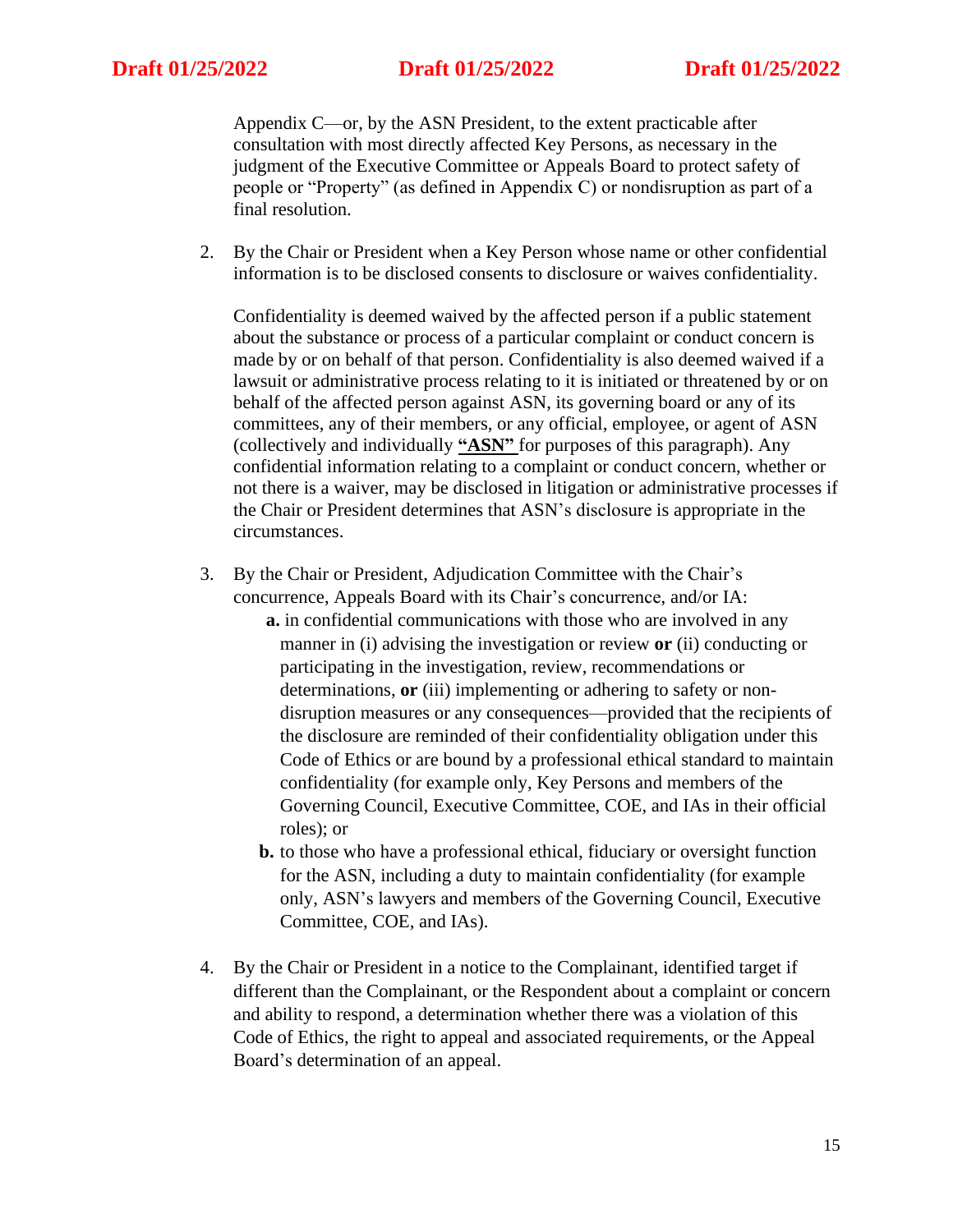- 5. By the Chair or President in a notice to the Respondent's home institution; however, the name of the Complainant, identified target if different than the Complainant, and any witnesses or third-party sources of relevant information will not be disclosed in such notice to the home institution unless another exception applies.
- 6. By the Chair or President in a public statement about the way ASN typically handles the general subject matter of a complaint or conduct concern under its Code of Ethics or other policies, without ASN naming the Key Persons or addressing the specific details of the particular matter.
- 7. By the Chair or President upon a final determination of a complaint (or conduct concern). Any such public disclosure may identify the allegation and, if the Respondent has been found responsible, identify the Respondent. The identity of the Complainant, the target identified in the complaint (or conduct concern) or its investigation or review, if that target is not the Complainant, witnesses and other third-party sources of information will not be named unless they consent or another exception applies. If the Respondent is found not responsible, they also will not be named in any public statement, unless they consent or another exception applies.
- 8. ASN will publish an annual Transparency Report of the general kinds of complaints that have been made and how ASN handles them to educate the membership about the requirements of the Code of Ethics, but will not reveal the identity of the Key Persons in any particular complaint. To aid in preparing the Transparency Report, the IA will send anonymized records of complaints and determinations to the chair of the COE. The resulting Transparency Report serves to inform ASN members about how to make a complaint or raise a conduct concern, the number and nature of reported Code of Ethics complaints, statistics on the disposition of complaints, the general type of sanctions imposed, and steps taken by ASN to further educate members on ethics.
- 9. Unless an exception applies, the records relating to the investigation of complaints or review of conduct concerns remain confidential. However, permission to use records relating to complaints or conduct concerns for research and educational purposes may be granted by the Chair of the COE within the first 50 years of the closing of the complaint, as long as the materials do not identify the Key Persons involved or another exception applies. After 50 years, these materials are available for research or educational purposes without special approval as long as the materials provided are redacted or otherwise do not identify the Key Persons involved.

### **VIII. Ratification and Amendment**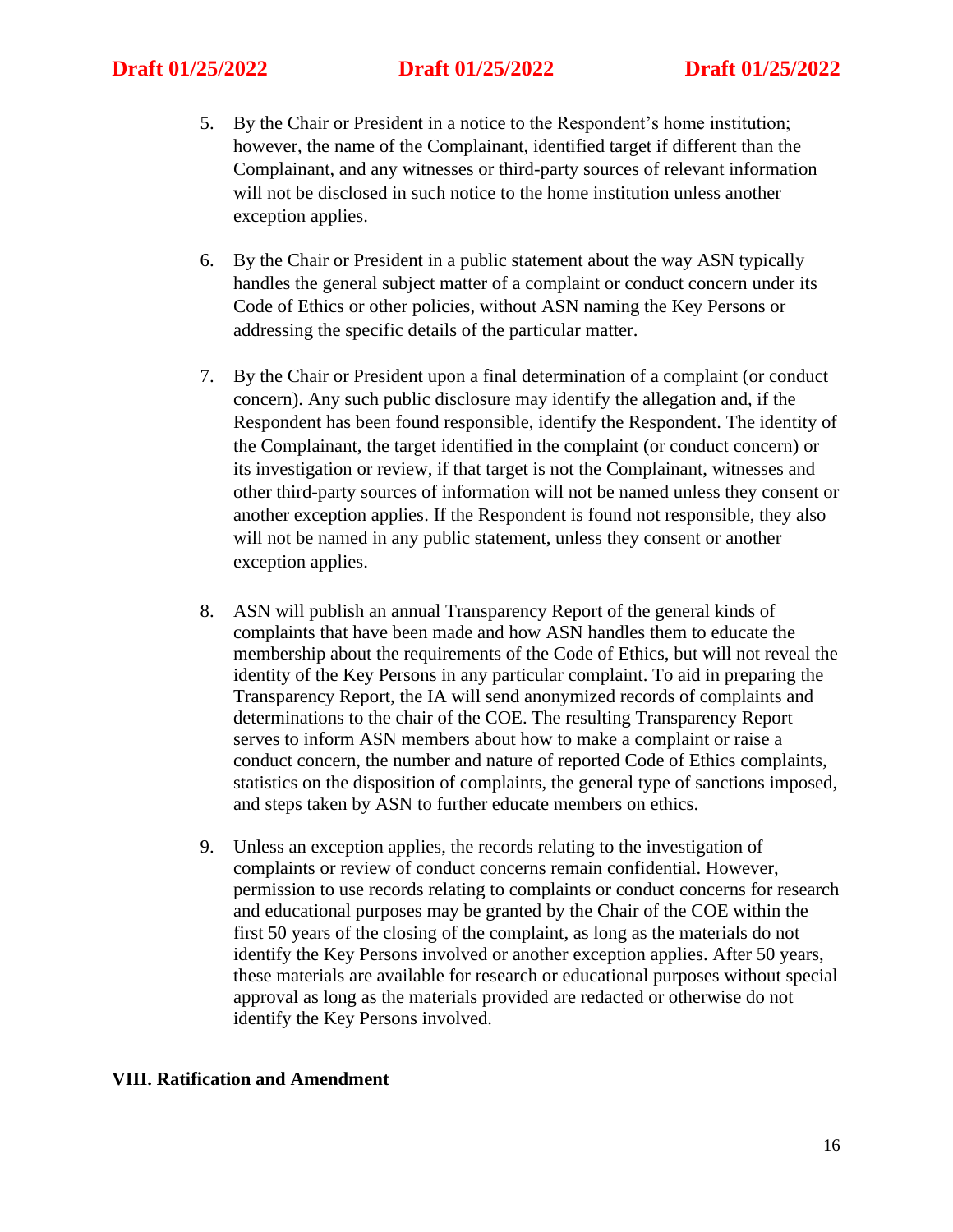- A. This Code of Ethics shall become effective and binding upon a favourable vote of the majority of ASN members voting.
- B. This Code of Ethics may be amended by a favourable vote of the majority of ASN members voting.
- C. Amendments will be put to members for a vote if either of the following occur:
	- i. A majority of the Governing Council votes in favor of the amendment
	- ii. A petition signed by 10% of members is presented to the Council

### **Acknowledgements**

This policy is based on those of several other societies, including the Geological Society of America, Ecological Society of America, and American Sociological Association. Other language is adapted from template policies on honors and awards and investigations, © American Association for the Advancement of Science for the benefit of and sponsored by the Societies Consortium on Sexual Harassment In STEMM (website); original created by EducationCounsel LLC. This policy was drafted by an ad hoc tri-society committee including representatives of the American Society of Naturalists, Society for Systematic Biology, and Society for Study of Evolution and modified for specific ASN use by the ASN Executive Council.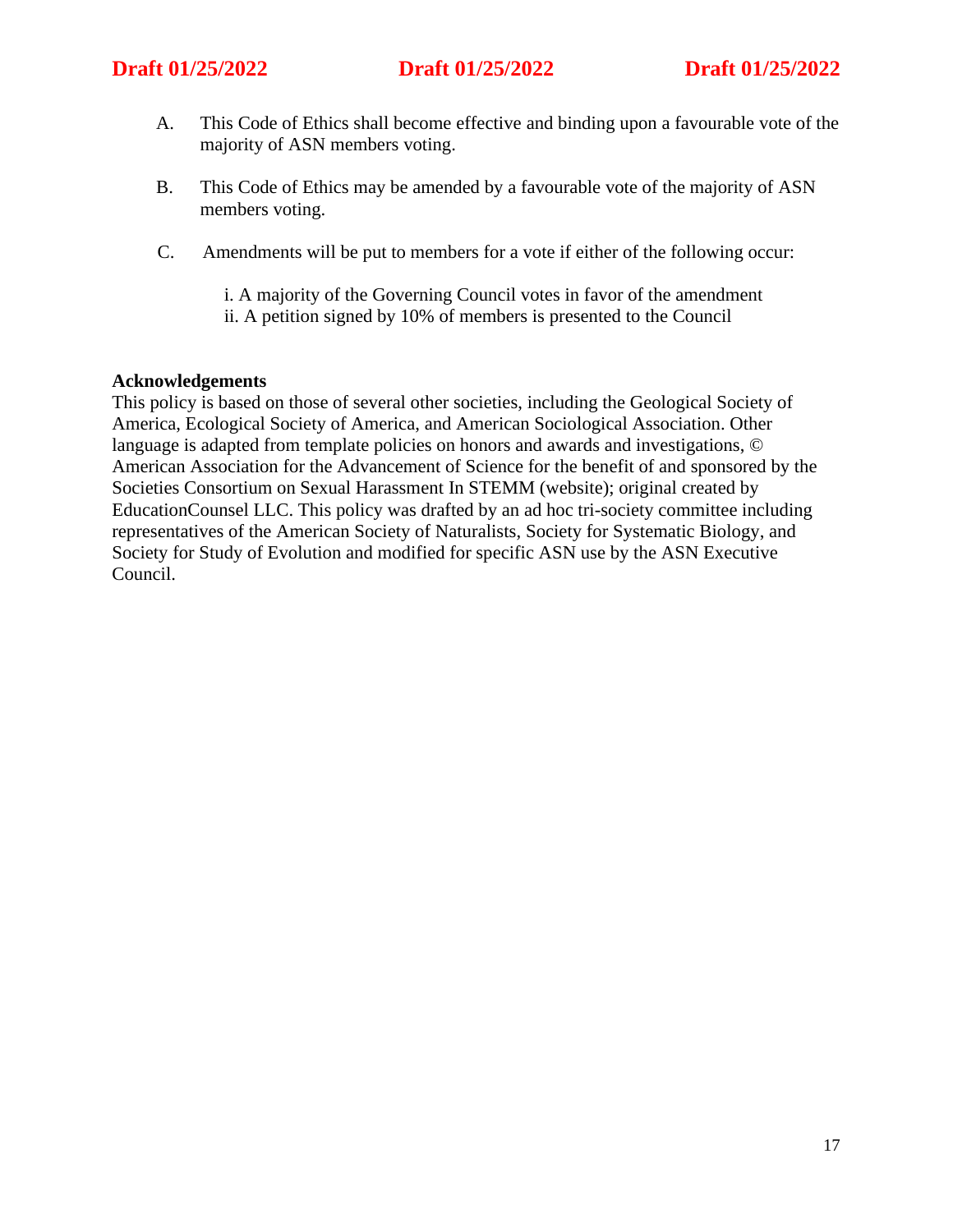## **Appendix A to the ASN Code of Ethics; Conflicts of Interest**

The terms used, but not defined, in this Appendix shall have the meanings given them in the main body of the ASN Code of Ethics.

*Actual or potential conflicts of interest between COE members and Key Persons*. Each ASN member who is nominated to serve as a COE member, prior to being appointed, and each COE member on an annual basis during their service on the COE shall disclose actual and potential conflicts of interest for their service on the COE to the IA, and shall update these disclosures promptly if relevant changes occur during the year. Each COE member shall also confirm and make and update disclosures to the IA of any actual or potential conflict of interest with any Key Person prior to accepting appointment to an Adjudication Committee for any particular complaint.<sup>13</sup> See footnote 17 for the definition of conflicts and potential conflicts. The IA shall perform an initial screen for actual or potential conflicts of interest annually and prior to final selection of the members of an Adjudication Committee for a complaint. The IA shall inform the COE Chair of the actual or potential conflict and make a recommendation to resolve or manage the conflict if that is possible, or to disqualify the COE member from service on the COE or for appointment to the Adjudication Committee for the particular complaint. COE members who have an actual or potential conflict of interest in connection with a particular complaint shall fully recuse themselves from all aspects of the complaint or fully adhere to any conflict resolution or management requirements imposed by the COE Chair. Those who have a conflict relating to service on the COE will fully adhere to any management requirements or will not serve on the COE and fully recuse themselves from the COE.<sup>14</sup>

*Actual or potential conflicts of interest of the ASN Governing Council*. Similarly, each member of the Governing Council on an annual basis shall also disclose to the IA their actual and potential conflicts of interest, if any, relating to their current or potential service on the Executive Committee (regarding determinations of violations of this Code of Ethics) or on the Appeals Board, and shall update their disclosures prior to serving in connection with a particular complaint or conduct concern. The IA will also review these disclosures and updates and make

<sup>&</sup>lt;sup>13</sup> Actual or potential conflicts of interest that would require disclosure and recusal from service on the COE or involvement in addressing a particular complaint include when the member (or potential member) of the COE (or that individual's spouse/domestic partner or person living in the individual's household—or the individual's or spouse's/domestic partner's child, sibling, parent, or grandparent): (a) have a shared institutional affiliation, present or past graduate student/advisor relationship, collaboration within the past 48 months, or co-editing or editorial/author relationship within the past 24 months with, a Key Person involved in a complaint or (b) have a dispute within the past 60 months with any such Key Person or any member of the ASN Governing Council, Executive Committee or COE, or (c) have a financial, employment or other interest that could be affected (positively or negatively) by the outcome or handling of the complaint or service on the COE. Actual or potential conflicts of interest also include any other conflicts defined by NSF policy at<https://www.nsf.gov/cise/iis/panelist/coi.jsp> , as in effect at the relevant time. The same relationship and interests standards for defining actual and potential conflicts shall also apply to identify conflicts for Council members, Executive Committee members, and the IA—however, for Council and Executive Committee members, COE members and Key Persons shall replace just Key Persons and, for the IA, COE members, Executive Committee members, Governing Council Members and Key Persons shall replace just Key Persons.

 $14$  A person who is disqualified from service on the COE, Executive Committee (relating to the determination of a violation of this Code of Ethics), or the Appeals Board, may still file a complaint or serve as a witness regarding the subject matter of a complaint, but may not serve on the COE or have any COE, Executive Committee, Appeals Board, or Governing Council role as an investigator or maker or recommender of decisions on behalf of SSE.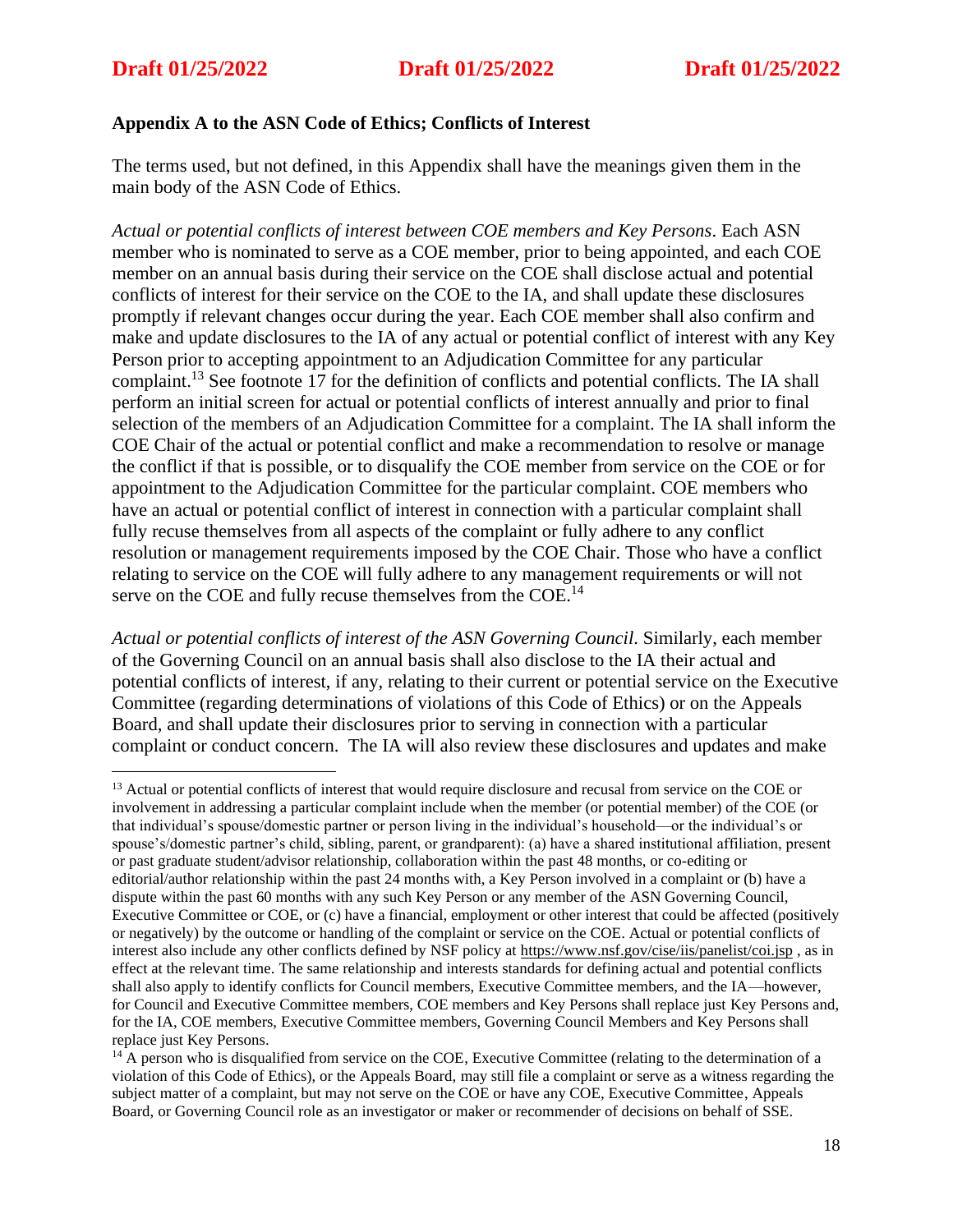recommendations to the ASN President for resolution, management or disqualification and full recusal to serve on the Executive Committee or Appeals Board. The ASN President shall make the decision about the conditions that must be met to resolve or manage any conflict or potential conflict relating to service on the Executive Committee (relating to determination of a Code of Ethics violation) or Appeals Board, or whether to disqualify any person from such service, after consulting with the IA if feasible. Governing Council members who have an actual or potential conflict of interest in connection with a particular complaint or conduct concern shall fully recuse themselves from all aspects of the complaint or conduct concern or fully adhere to any conflict resolution or management requirements imposed by the ASN President. Those who have a conflict relating to service on the Appeals Board will fully adhere to any management requirements or will not serve on the Appeals Board and fully recuse themselves from the matters it reviews.

### *Actual or potential conflicts of interest of the COE Chair, ASN President, and IAs*.

The COE Chair (the Retiring President) and ASN President shall also annually disclose and update conflicts and potential conflicts relating to the work of the COE and determinations of violations of this Code of Ethics. If the ASN President has a conflict or potential conflict with the COE Chair (or vice versa)—or the COE Chair has a conflict or potential conflict with a member of the COE—the ASN President or the COE Chair, as the case may be, will disclose the conflict to the IA, the COE Chair, the current ASN President, and any member implicated in the conflict. The member or COE Chair implicated in the conflict will resign from the COE or COE Chair role and fully recuse themselves from all matters related to this Code of Ethics. If the COE Chair or ASN President has a conflict or potential conflict with a Key Person in a particular complaint or conduct concern, the conflicted COE Chair or ASN President, as the case may be, will disclose their conflict to the IA. The conflicted COE Chair will also disclose their conflict to the ASN President and the conflicted ASN President will disclose their conflict to the ASN President-elect—and then that conflicted official will fully recuse themselves from involvement in the complaint or conduct concern. In that event, the current ASN President (or if that person is conflicted or unavailable, the ASN President-Elect) shall select one of the eight other members of the COE who is not conflicted to serve temporarily as the COE Chair and perform all of the Chair's duties for purposes of addressing the particular complaint, including to appoint, with approval of Council, a temporary replacement member on the COE if needed or convenient. The ASN President-Elect will serve temporarily in the role of the conflicted ASN President. However, if the current President or ASN President-Elect determines, after consultation with the IA if feasible, that the conflict or potential conflict can be resolved or managed if conditions are met, the current President will impose those conditions and the conflicted COE Chair (the Retiring President), or the ASN President-elect will impose those conditions on the President, who will accept the conditions in writing and fully satisfy their requirements or fully recuse themselves from the particular complaint. Any President or Retiring President or President-Elect elected before the effective date of this Code, upon their request to the Governing Council, may be excused from performing the stipulated duties for the duration of their term. Procedures outlined to handle a conflict of interest would be followed in that case.

All IAs shall annually file with the COE Chair conflict and potential conflict disclosures, and shall update these disclosures promptly upon any change of circumstances that could give rise to a conflict or potential conflict. The disclosures shall address any conflicts or potential conflicts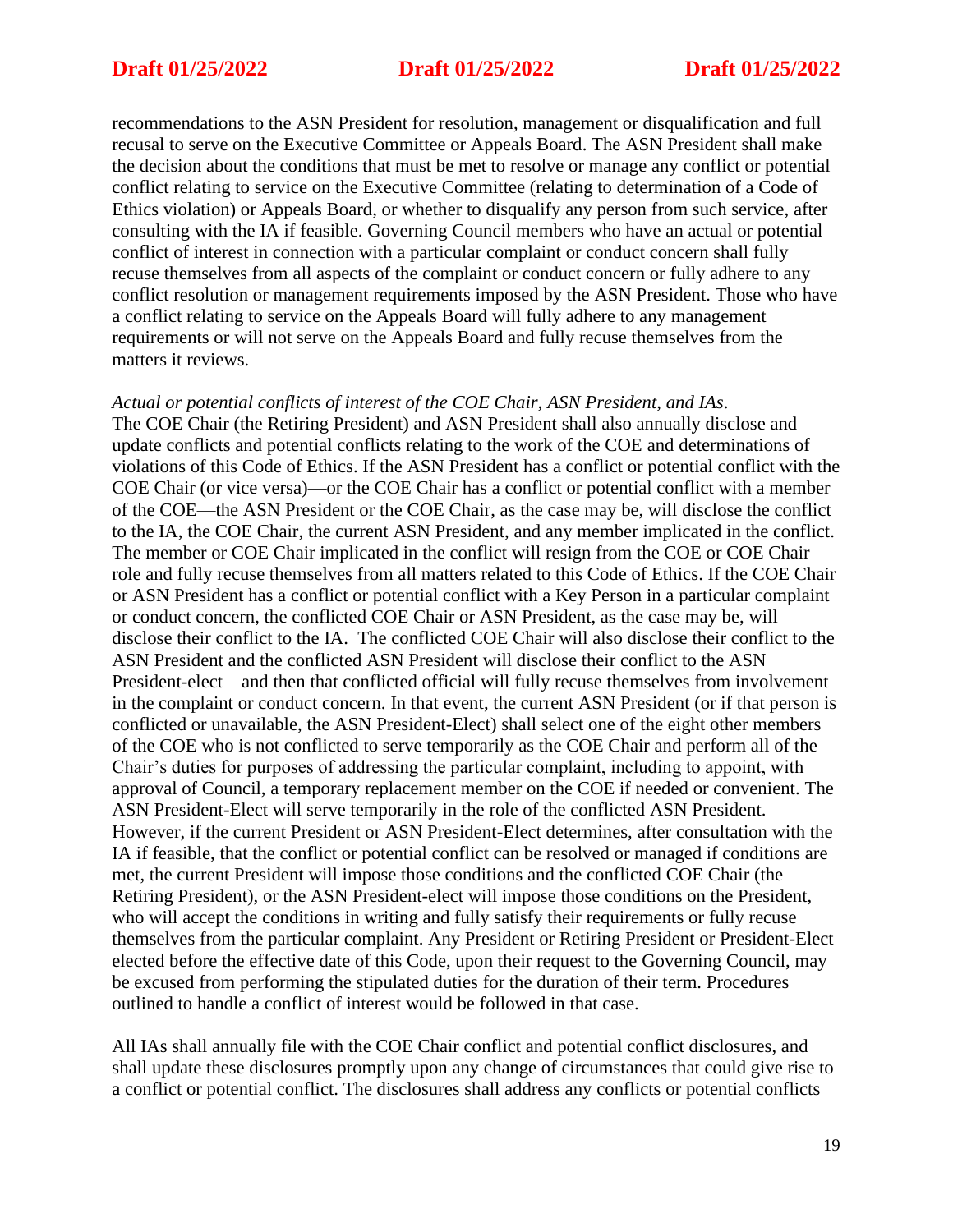of interest of the IA with ASN, any member of the COE, Executive Committee of Governing Council, or any Key Person in a particular complaint. If an IA has a conflict with ASN or any member of the COE, Executive Committee, Appeal Board, or other member of Governing Council, the IA may be terminated by the COE or Executive Committee Chair at such person's discretion. If an IA has a conflict or potential conflict with any Key Person in a particular complaint, the IA will disclose the conflict to the COE Chair and fully recuse themselves from the relevant complaint. However, if the CEO Chair determines, after consulting with the COE, that the conflict or potential conflict can be resolved or managed if conditions are met, the Chair will impose those conditions and the IA will accept the conditions in writing and fully satisfy their requirements or fully recuse themselves from the particular complaint. Upon recusal, the other IA will serve in connection with the complaint.

The same disclosures of conflicts or potential conflicts shall be made when a concern of unethical conduct under this Code of Ethics is to be resolved in an IA-led process. In that event, references to "complaint" will be replaced by "concerns raised of potential unethical conduct under this Code of Ethics."

All conflict and potential conflict disclosures will be made on an ASN form approved by the COE. When conflict or potential conflict disclosures are made in connection with a particular complaint or concerns raised of unethical conduct under this Code of Ethics, they will be shared with all individuals charged with evaluative or decision-making roles in addressing the complaint or concern.

If a recused individual has pertinent factual information (or information relevant to fact-finding or determined facts), the recused person may provide that information (but not mere opinion) to the COE Chair (or the person performing that role if the CEO Chair is conflicted), or to the IA in the case of an informal resolution, who will make information of the appropriate nature available to the process.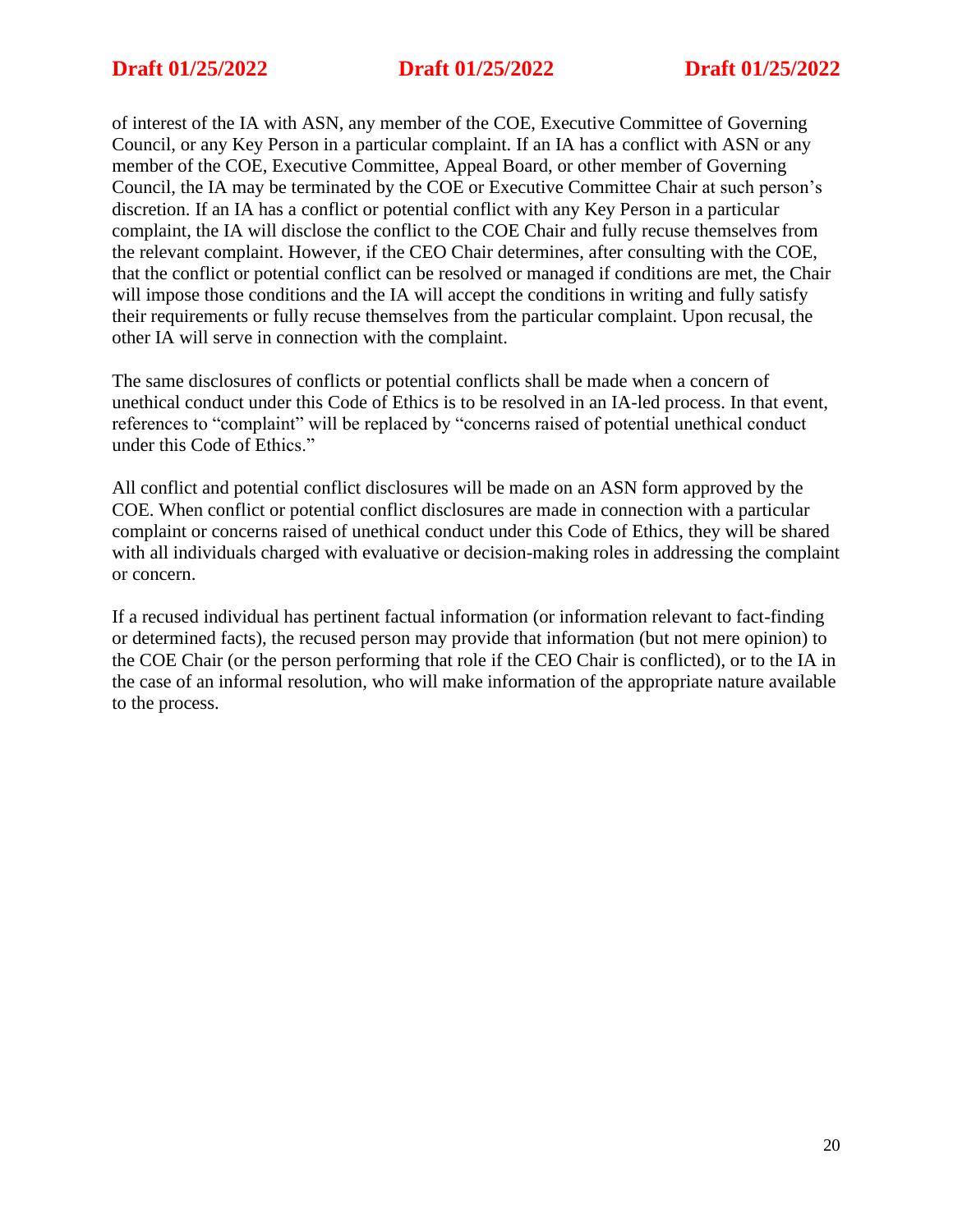## **Appendix B to the ASN Code of Ethics; IA-Led Resolution of Potential Unethical Conduct**

An IA-led resolution is one that focuses on community building, not punishment—elevating understanding of why a conduct concern arose, enhancing understanding of community standards and conduct requirements established by the ASN Code of Ethics, repairing relationships, and seeking to satisfy the identified target and accused and the Chair of the COE that recurrence of the concern is unlikely. It is likely that many conduct concerns can be addressed via an IA-led process rather than full adjudication by the COE.

- **a***. Criteria*. An IA-led resolution is sufficient to resolve conduct concerns where the Chair of the COE determines, and any identified target and the accused agree, that it is unnecessary to determine that the ASN Code of Ethics has been violated (although there may be an indication of that likelihood). In addition,
	- the dominant need is to elevate understanding that harm was experienced and what conduct caused it, and to avoid recurrence, build community and ownership of the community standards and conduct requirements established by the Code of Ethics, repair relationships, and, where implicated, restore safety and inclusion;
	- the concern arises largely from misunderstandings that have been corrected or lessons that needed to be learned and have been learned;
	- there is not already a recurring issue;
	- there has been an authentic commitment to avoid a repetition of the cause of the concern and there is no reason to believe recurrence is likely; **and**
	- considering all of this and the nature/severity of the conduct concern, safety and inclusion can be restored without the need for further action.

Alternatively, an IA-led resolution is sufficient when any identified target and the accused agree that a restorative or community-building practice is desirable as the sole means of resolution and the Chair of the COE determines that an IA-led resolution is likely to stem continuing harm to Key Persons and other members of the ASN Community and field and:

- there is an acknowledgement by the accused that the harm that the Code of Ethics seeks to prevent was experienced;
- the informal resolution is likely to elevate understanding of why conduct caused harm and enhance ownership of the community standards and conduct requirements of this Code of Ethics;
- there has been an authentic commitment to avoid a repetition of the cause of the concern—and based on specified facts, there is reason to believe that the IA-led resolution (as opposed to a formal resolution) is most likely to prevent recurrence **without** increasing harm to any identified target (and others in a similar position) whether or not the current conduct is a repetition of prior conduct; **and**
- considering all of this and the nature/severity of the conduct concern, safety and inclusion can be restored without the need for further action*.*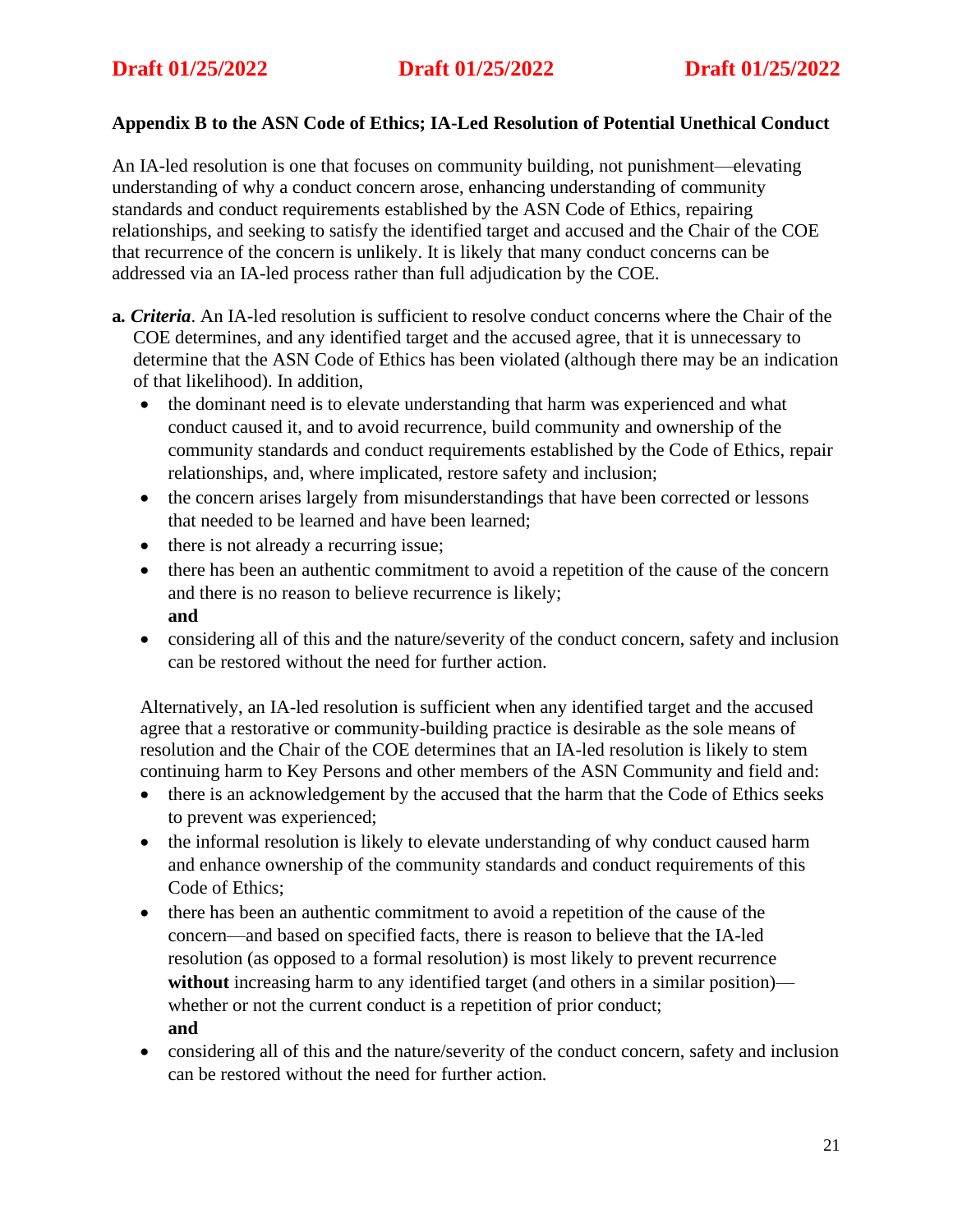# **Draft 01/25/2022 Draft 01/25/2022 Draft 01/25/2022**

- **b.** *No fixed stages*. With flexibility in steps that are not explicitly required, the IA-led resolution process:
	- **(i)** *typically involves the IA conducting a review*—i.e., limited fact-finding to understand the basics of the situation—and informally documenting the facts;
	- **(ii)** *requires the IA to engage with any target and the accused, as well as the Complainant if not the target,* informally in some manner to inform them of the nature of the conduct concern, gain their respective perspectives, and gather any relevant facts about the situation (with flexibility of means and sensitivity to any desire of a target not to engage directly with the accused);
	- **(iii)** *may (but need not) involve the IA engaging with other Key Persons* and/or the Chair of the COE engaging with any such individuals;
	- **(iv)** *involves the IA recommending an informal resolution* to the Chair of the COE, applying the *criteria* in Appendix B(a), above;
	- **(v)** *requires the Chair of the COE to*
		- o *determine whether the fact-finding and its informal documentation are adequate* (directing the IA to supplement fact-finding and/or the documentation, if needed—with the IA following up);
		- o *determine whether an IA-led resolution will suffice*, and decide whether to adopt such a resolution under the *criteria* in Appendix B(a), above; and
		- o *notify* (or direct IA to notify) the accused, any identified target, and Complainant (if not the target), of the Chair's decision;
	- **(vi)** *may involve the Chair also notifying (or directing the IA to notify) other Key Persons*; and
	- **(vii)** *requires agreement (without coercion) among* the Chair (or the IA for the Chair), any identified target, the accused, and any other Key Persons whom the Chair identifies as needed for a resolution to
		- o participate in *a restorative or community-building practice*; <sup>15</sup> and
		- o that an informal IA-led resolution is preferred to a formal resolution via committee adjudication.
- **c***. Timing.* IA-led resolutions should be pursued diligently by the IA, Chair and Key Persons with a goal of completing the process in 90–120 days from the date of submission of a concern to a completion of the IA-led resolution. However, the timing for an IA-led resolution must be flexible, e.g., to provide an opportunity for any identified target or the accused to decide whether they want an informal IA-led resolution, without being pressured.

<sup>&</sup>lt;sup>15</sup> This may be a conversation among individuals most directly involved to raise awareness of the cause of harm, learn lessons, enhance ownership of community standards and conduct requirements under this Code of Ethics, determine how to prevent recurrence, repair relationships and restore a sense of safety and welcome for everyone.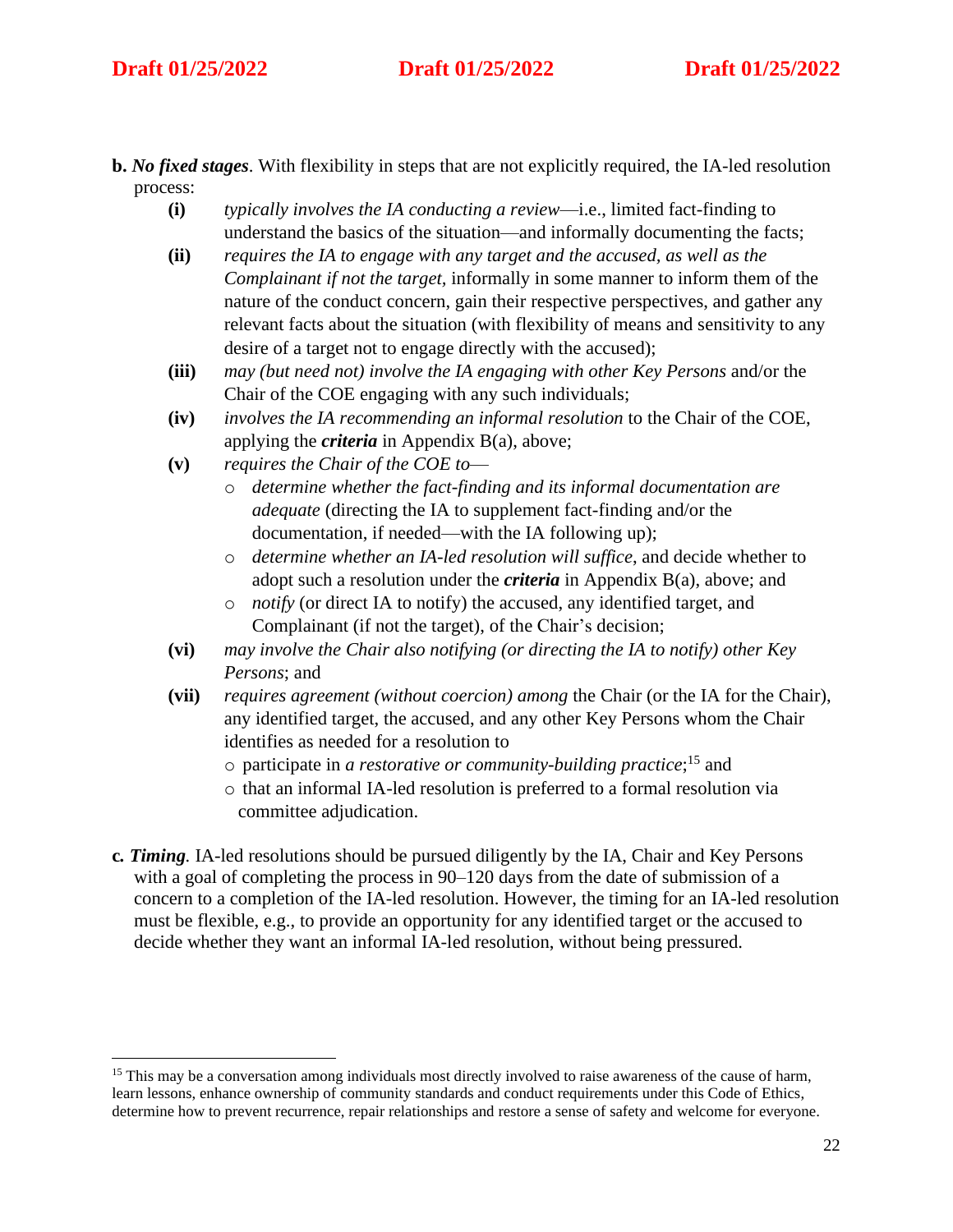## **Appendix C to the ASN Code of Ethics; Short-term Actions**

The IA or Adjudication Committee may recommend, and the COE Chair may impose, short-term actions at any time during the investigation or adjudication process, based on considerations including but not limited to safety and non-disruption, as outlined here. The Appeals Board Chair may take these actions as well pending the completion of an appeal or expiration of the appeal period without an appeal being filed.

- a. *Safety***.** The IA must, if the known facts warrant, ask all then-known Key Persons if they need help to feel safe, or have reason to believe that any individual or Property<sup>16</sup> needs to be made safe or protected from damage, on a temporary basis.
	- Initial temporary safety measures: After engaging with the then-known Key Persons or known to be most directly affected with whom the IA is able to connect promptly, the IA may, effective immediately, require temporary separation of any individuals, require a Respondent or other individual to temporarily not participate in some or all ASNassociated activities, or take other temporary action to address concerns about safety of individuals or safety or protection of Property.
		- o This engagement may be done promptly after implementing the initial temporary safety measure, if it wasn't feasible to do so before. (Information gleaned in such engagement may be a basis for the COE Chair to adjust the initial measure.)
	- COE Chair oversight: The IA must follow up with the Chair of the COE promptly (generally within 48 hours of deciding whether or not to implement an initial temporary safety measure). The Chair will determine the ultimate temporary safety measure confirming or "adjusting" (meaning changing, supplementing, replacing or terminating) the IA's initial measure—and will do so in writing.
		- o *Initial temporary safety measures.* The Chair of the COE may take the initial steps typically taken by the IA (and may adjust the IA's initial steps), coordinating with the IA if feasible, prior to determining the ultimate temporary safety measures.
		- o *Notice of intended ultimate temporary safety measures.* Before acting to implement ultimate temporary safety measures, the Chair of the COE will give notice to the Respondent, any identified target, and any other then-known person who would be uniquely subject to a restriction under (or need protection of) the ultimate temporary measures ("affected individuals"). (Such a notice need not be given to all individuals who would be affected by a generally applicable restriction, such as closure of a building or cancellation of an event.) The notice of the ultimate, temporary safety measures will include the following statement: *"No determination (one way or the other) has been made about the allegation leading to this notice. In determining the initial and intended ultimate temporary safety measure(s), giving this notice, and implementing temporary safety measure(s), ASN is not making a judgment of any kind against any individual who would be restricted by the intended action. Any statement or action to the contrary is not authorized by ASN. In these circumstances, before a determination is made of whether a violation of the Code of Ethics Policy or any other policies occurred, ASN prioritizes preventative safety measures in the*

<sup>&</sup>lt;sup>16</sup> "Property" as used in this Code of Ethics includes tangible and intangible property including, but not limited to, buildings, equipment, research, research specimens, intellectual property, animals, chemicals, radioactive and biological materials, etc.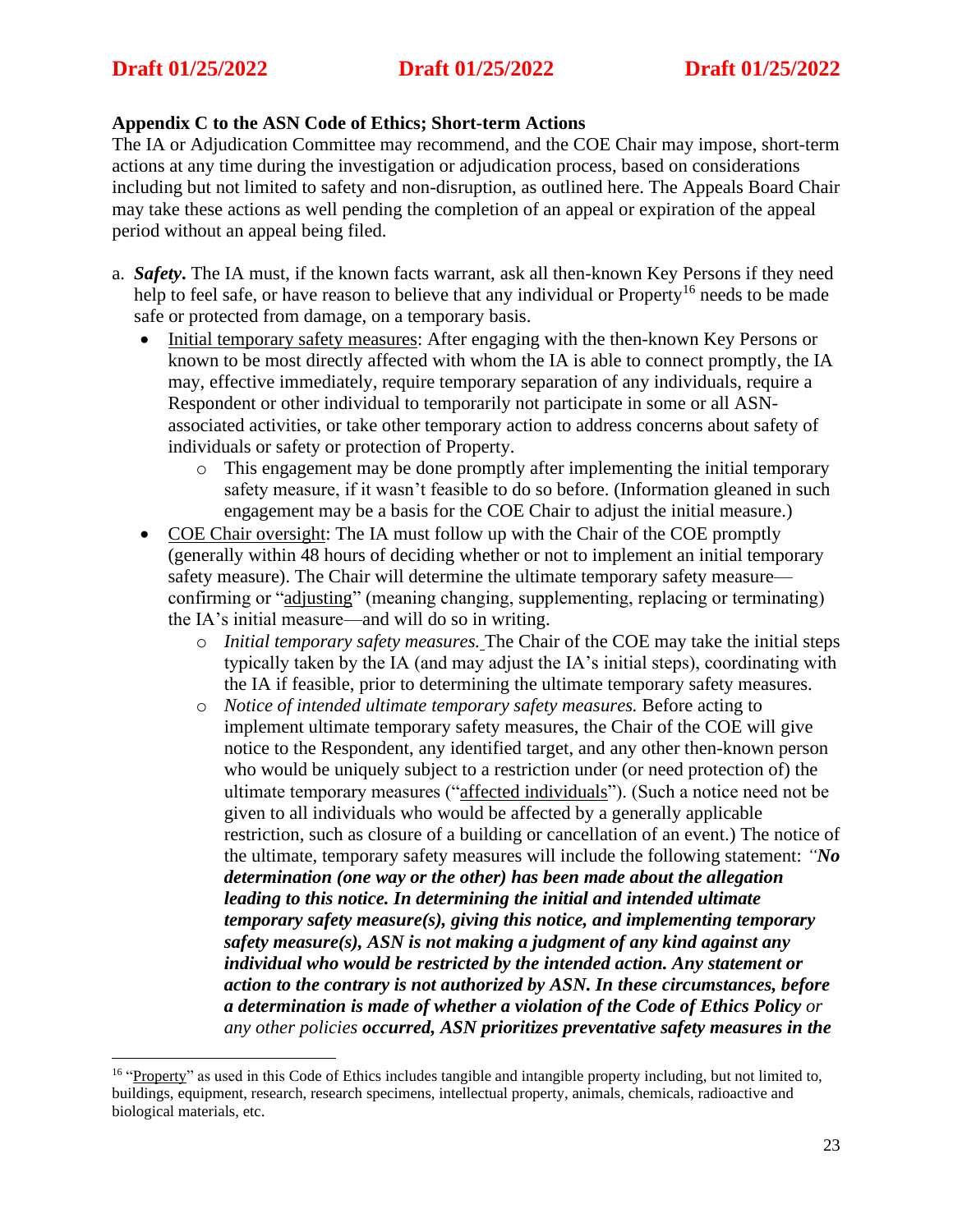### *interest of ASN's mission and the many it serves, over the interests of one or a few, if the two must be weighed."*

- o *14-day opportunity to respond.* The affected individuals will have 14 days after receiving notice to respond by submitting to the Chair of the COE a written statement of information relevant to the appropriateness of the terms of the intended ultimate temporary safety measures.
- o *Temporary adjustments during response period.* With notice to the affected individuals, the Chair of the COE may adjust the initial temporary safety measures during the 14-day response period, if they determine that action is warranted for safety of people, or safety or protection of Property, pending consideration of additional information.
- o *Decision on ultimate temporary safety measures.* Upon expiration of the 14-day response period, the Chair of the COE will finalize the ultimate temporary safety measures, including the original period of application (not to exceed 180 days), and any triggers and processes for extension, and will notify all then-known affected individuals.
- Notice to home institution**:** The Chair of the COE also may notify a Respondent's home employing or educating institution (and any other institutions where the Respondent has an affiliation) of the alleged conduct concern that has been raised and the temporary safety measure(s) that have been taken until ASN makes a determination, if these criteria are satisfied:
	- o an initial or ultimate temporary safety measure applies;
	- $\circ$  the Chair of the COE has determined that there is a credible question of a conduct concern that would be a serious violation of this Code of Ethics Policy **and** constitute a substantial threat to the safety of people or Property, not only in ASNassociated activities, but also in other roles and activities in the Field or beyond (e.g., rape or other sexual assault, another act of violence, IACUC or IRB violations, destruction of research), if the violation ultimately were determined to have occurred;
	- o In any such notice that is given, the notice will state: *"The* **Society for the Study of Evolution** *received an allegation that* **[name]** *violated the Society's Code of Ethics Policy by* **[Insert a brief, purely factual summary of the allegation]. ASN** has implemented temporary safety measure(s) **[specify].** *No determination (one way or the other) has been made about the allegation. In taking that action and giving this notice, ASN is not making a judgment that the accused violated the Code of Ethics. Any statement or action to the contrary is not authorized by the Society. In these circumstances, before a determination is made, ASN prioritizes preventative safety measures based on the nature of an allegation in the interest of ASN's mission and the many it serves, over the interests of one or a few, if the two must be weighed;"*
		- The names of the other Key Persons will not be disclosed to the accused's home or other institutions; and
		- Until a final determination is made (i.e., in an appeal or with the appeal period having expired without an appeal being filed), ASN will be clear about these points.